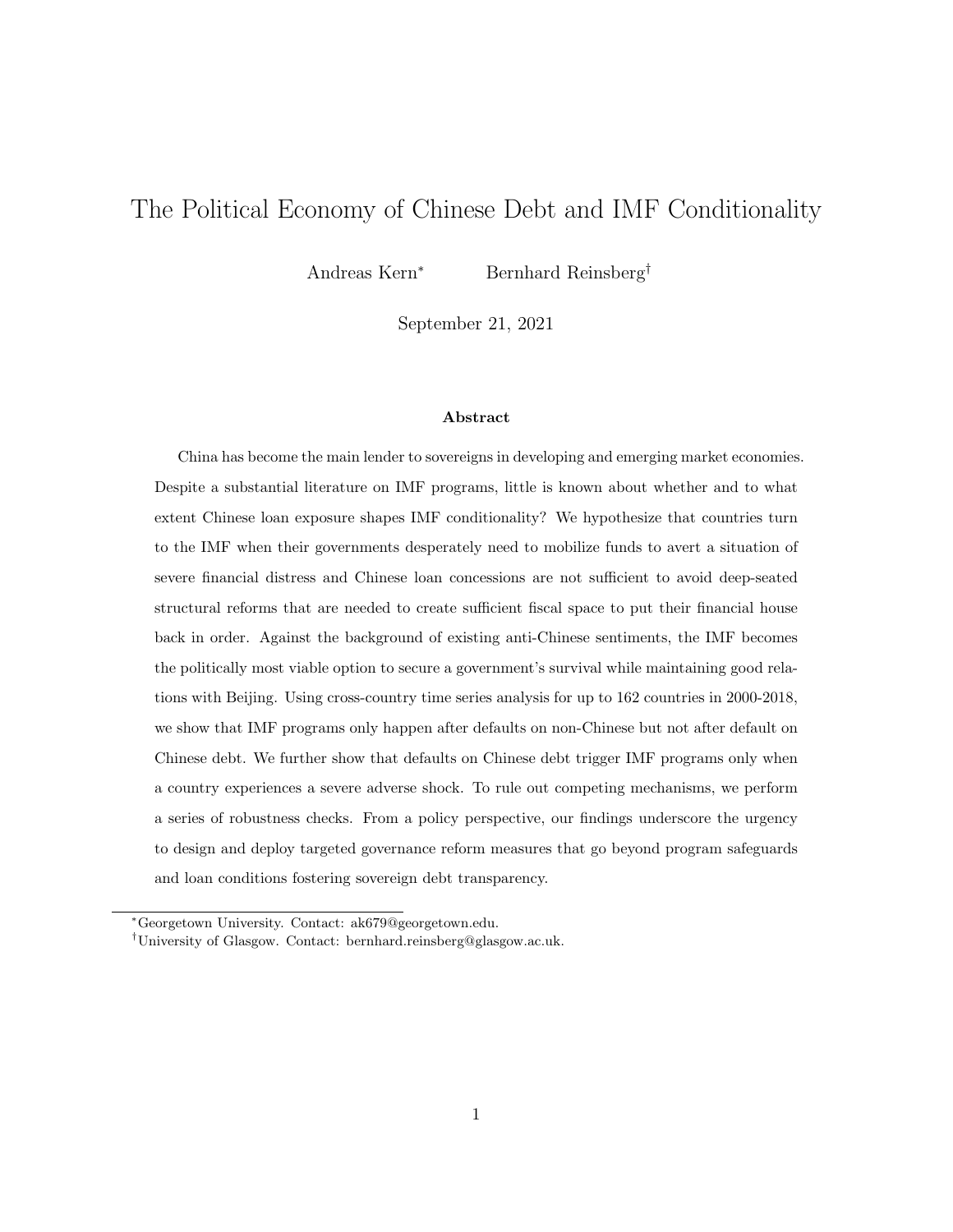### 1 Introduction

The recent pandemic has set in motion a wave of sovereign debt woes. In contrast to prior eras of sovereign financial distress, 'this time is different' [\(Reinhart and Rogoff, 2009\)](#page-28-0). Whereas historically countries were borrowing from 'Western' lenders, emerging merging market and developing countries have increasingly been relying on non-traditional investors and in particular on Chinese funding [\(Horn, Reinhart and Trebesch, 2020;](#page-27-0) [Kaaresvirta and Laakkonen, 2021;](#page-27-1) [Gelpern et al.,](#page-26-0) [2021\)](#page-26-0).

It is an undeniable fact that China has risen to an important financier of the developing world. As [Horn, Reinhart and Trebesch](#page-27-0) [\(2020\)](#page-27-0) estimate "the Chinese state and its subsidiaries have lent about \$1.5 trillion in direct loans and trade credits to more than 150 countries around the globe." At the same time—struggling to keep their economies afloat—numerous Chinese borrowers have enlisted on the IMF's client list and seek financial bailouts from the international financial community. Despite a substantial literature on the importance of debt composition for IMF programs [\(Copelovitch, 2010](#page-26-1)a; [Dreher, Sturm and Vreeland, 2015;](#page-26-2) [Stubbs et al., 2018\)](#page-29-0), it remains unclear how increased Chinese borrowing translates into IMF program design?

Several competing views exist. On the one hand, recent scholarship emphasizes the 'crowdingout' effect which emerges through governments' ability to tap Chinese lenders for bailout funding [\(Broz, Zhang and Wang, 2020\)](#page-25-0). And, indeed, several countries have shunned the IMF upon the arrival of China in the sovereign lending business and replaced it as a lender of last resort [\(Arias,](#page-25-1) [Mosley and Rosendorff, 2020;](#page-25-1) [Qian et al., 2021;](#page-28-1) Sundquist,  $2021$  $2021$ ).<sup>1</sup> Nevertheless, the recent application wave for bailout funds with the IMF indicates that these countries eventually return to the Fund, which hints to the temporary nature of such a 'crowding-out' effect. It remains unclear as to why these Chinese clients do not ramp up further seemingly 'easy' Chinese credit to refinance their debt but instead choose to return to the bargaining table at the Fund?

<span id="page-1-0"></span>On the other hand, fractions of Washington's political establishment believe that China has

<sup>&</sup>lt;sup>1</sup>Expanding on this view, [Arias, Mosley and Rosendorff](#page-25-1) [\(2020,](#page-25-1) 34) believe that this crowding-out effect will negate the effectiveness of IFIs and bondholders to demand further economic policy reform. [Qian et al.](#page-28-1) [\(2021\)](#page-28-1) find evidence for the functioning of such a mechanism for World Bank lending/projects for country contexts where it has to compete with the AIIB.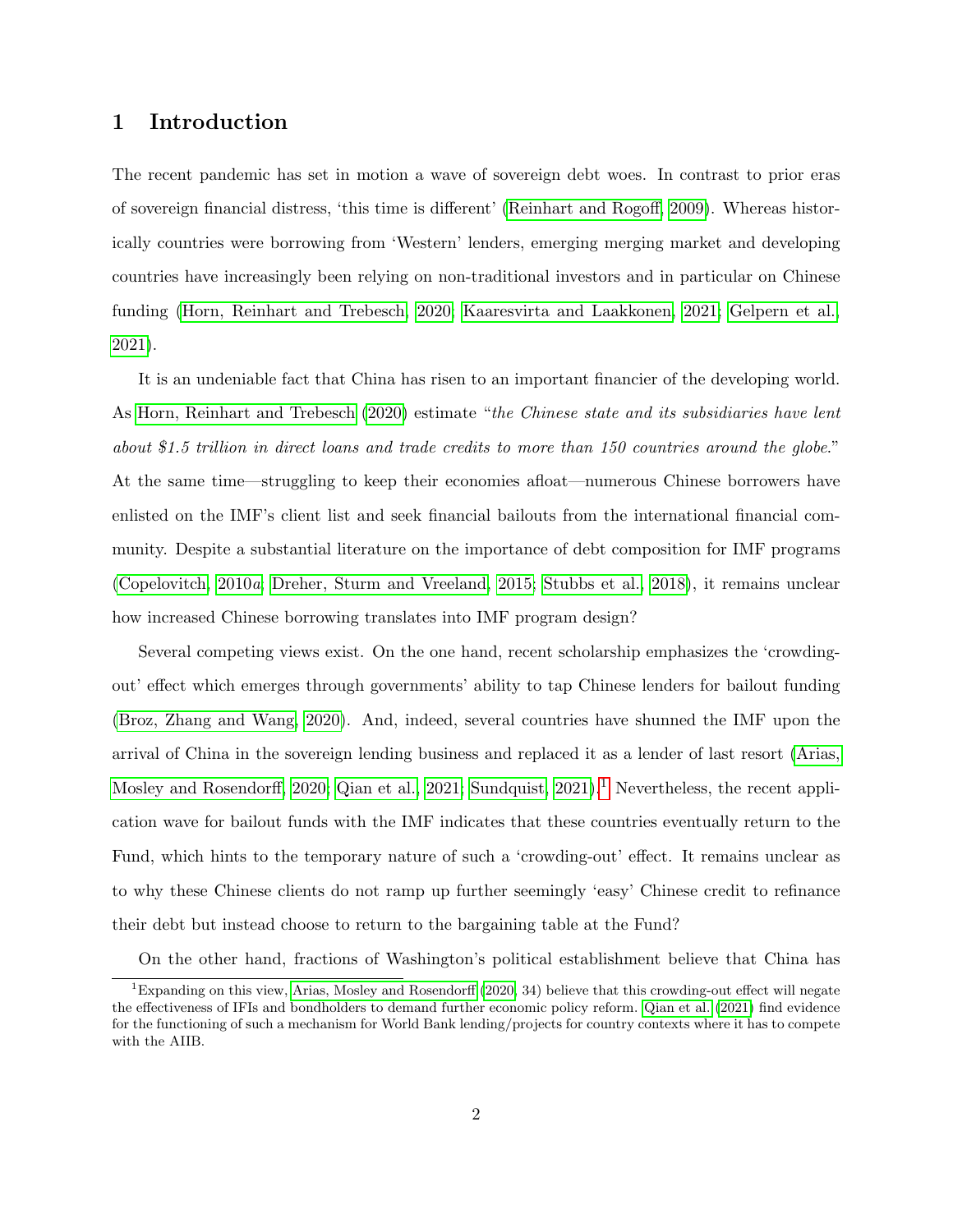lured developing countries into a 'debt-trap' as a means to challenge U.S. hegemony. According to this view, IMF bailouts constitute an enabling force for hazardous Chinese lending as financial downside risks can be rolled over to the U.S. (and international) taxpayers whereas China can pocket the profits [\(Singh, 2020\)](#page-29-2). Following this logic, China would purposefully override red flags in its lending practices "to bend unwitting countries through their economic exploitation and 'debt*trap' diplomacy.*"<sup>[2](#page-2-0)</sup> As a consequence, U.S. Secretary of State even went as far to warn the IMF that any "bailout for Pakistans new government should not provide funds to pay off Chinese lenders."<sup>[3](#page-2-1)</sup> However, we believe that this logic is fatally flawed.<sup>[4](#page-2-2)</sup> If China's purpose was to exploit this 'debttrap' diplomacy and use it as a vehicle to expand its political leverage over countries, it might be even in its best interest to hinder a country's leadership to enter into an IMF agreement to maintain its advantageous bargaining position in exchange for further political concessions.

Our goal is to decipher these competing mechanisms. In particular, we are interested in providing an explanation as to why it is optimal for borrowers of Chinese loans to enter into IMF programs, even when this (potentially) comes with strings attached. We hypothesize that countries turn to the IMF when their governments desperately need to mobilize funds to avert a situation of severe financial distress and Chinese loan concessions are not sufficient to avoid deep seated structural reforms that are needed to create sufficient fiscal space to put their financial house back in order. In these situations, governments—fearing for their political survival—need to find a financier that has the effective fire-power to rescue them but not the ability to endanger future Chinese loans. A distinct advantage of using the IMF is that the Fund concentrates on domestic policy reform but does not have a direct handle on elites' kickback schemes engrained in Chinese loan agreements [\(Bluhm et al., 2018;](#page-25-2) [Ofstad and Tjonneland, 2019;](#page-28-2) [Dollar, 2019\)](#page-26-3). Thus, a Fund-sponsored program allows a government to shift blame for required structural reforms, deflect from its potential own misdealing, and effectively protect the interests/profits of key elites while steering popular anger towards the Fund away from Chinese loan deals (for a related argument, see [Vreeland](#page-29-3) [\(2006\)](#page-29-3)).

<span id="page-2-0"></span><sup>2</sup>Remarks by Senator Cornyn during the Hearing before The Subcommittee on International Trade, Customs, and Global Competitiveness of The Committee on Finance United States Senate, 116 Congress, First Session, June 12, 2019.

<span id="page-2-1"></span><sup>3</sup> "U.S.' Pompeo warns against IMF bailout for Pakistan that aids China." Reuters. July 30, 2018.

<span id="page-2-2"></span><sup>4</sup> for a related argument, see: ["The Chinese 'Debt Trap' Is a Myth," The Atlantic, February 6, 2021.](https://www.theatlantic.com/international/archive/2021/02/china-debt-trap-diplomacy/617953/)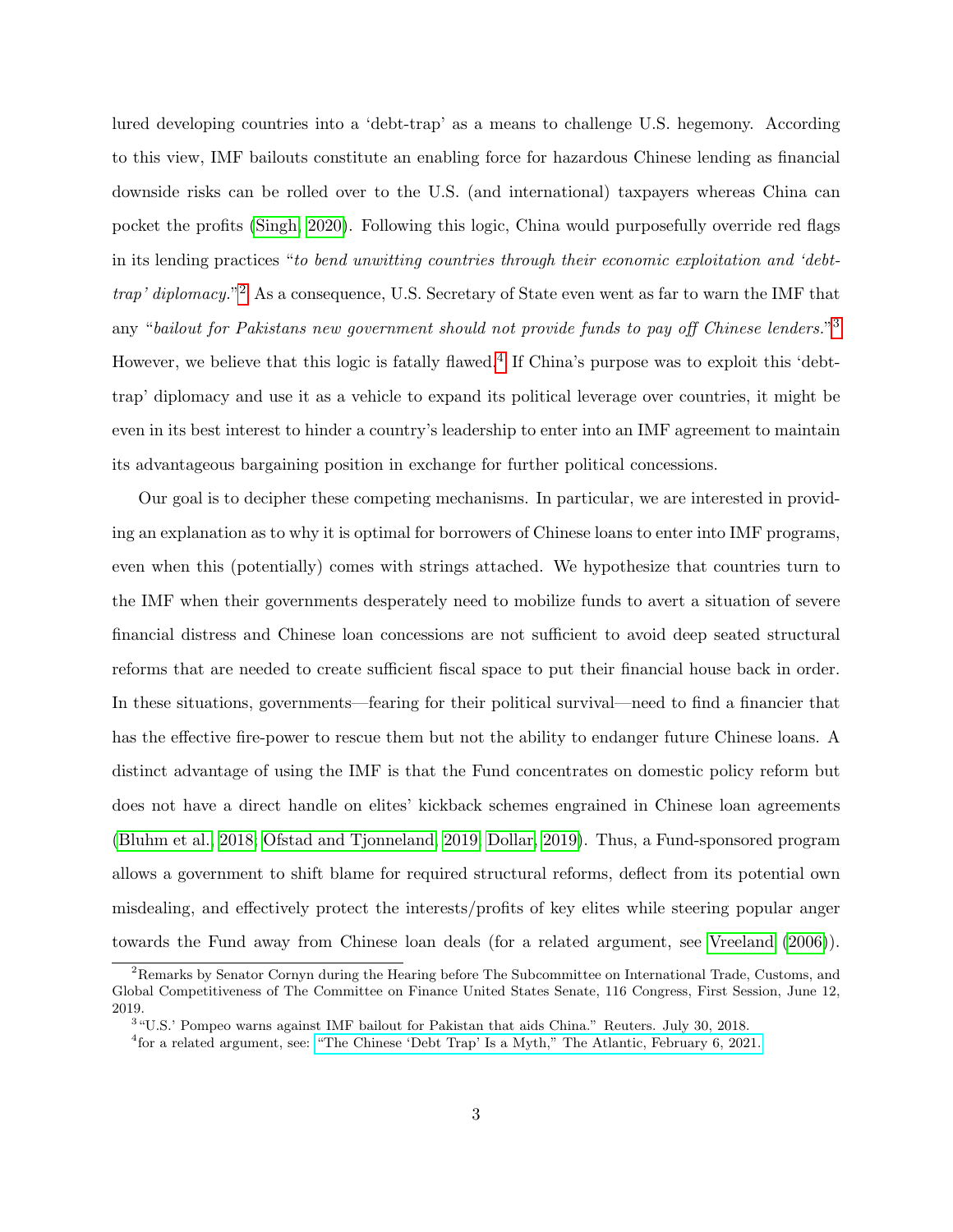Turning to the IMF—even when this implies accepting 'harsher' loan conditions—reflects a government's willingness to literally throw its citizens under the bus to shield the interests (or profits) of a hand-picked elite that benefits from Beijing's goodwill. Put differently, anticipating fierce domestic resistance against painful structural reforms in light of existing anti-Chinese sentiments, the IMF becomes the politically most viable option to shield elite profits (even if it is just for the short-run).

To test these predictions, we employ a dataset comprising 162 countries between 2000 and 2018. Using probit and fixed-effects models, we find evidence for the viability of our proposed mechanism: IMF programs only happen after defaults on non-Chinese debt but not after default on Chinese debt. We further show that defaults on Chinese debt trigger IMF programs only when a country experiences a severe adverse shock. Similar to a collateralized lending scheme, almost the entire universe of Chinese loans is tied into projects that promise to generate sufficient government revenue to pay-off these loans [\(Horn, Reinhart and Trebesch, 2020;](#page-27-0) [Brautigam, Huang and Acker,](#page-25-3) [2020;](#page-25-3) [Gelpern et al., 2021\)](#page-26-0). Another key feature of these schemes is that they often entail kickback schemes so that a country's elites can siphon money out for private gain. Mirroring prevailing sentiments in policy circles, [Thornton](#page-29-4) [\(2020,](#page-29-4) 2) argues that Chinese lending is widely believed to "foster corruption and bad local governance through the construction of political vanity projects and kickback schemes." We expect that governments turn to the IMF for bailout funding when a severe shock erodes of value of the underlying loan collateral, threatening the viability of these loan and kickback schemes. In these situations, revenues from other government operations need to be mobilized to compensate for this loss. To this end, it becomes viable for a government to tap the IMF for gaining access to additional funds and for putting in necessary reforms to free up additional fiscal space. To capture such instances, we isolate shock events that threaten the viability of these projects and construct a novel 'crisis index' that we obtain from latent factor analysis of a range of variables including economic shocks and political crises. Our findings confirm the notion that borrowers turn to the Fund when projects go under water and no fiscal breathing space is left to salvage these projects. In addition, we show that if Chinese debtors turn to the Fund, they receive loan packages with a significant number of strings attached, involving a higher number of binding conditions. A one-standard deviation increase in Chinese loans increases the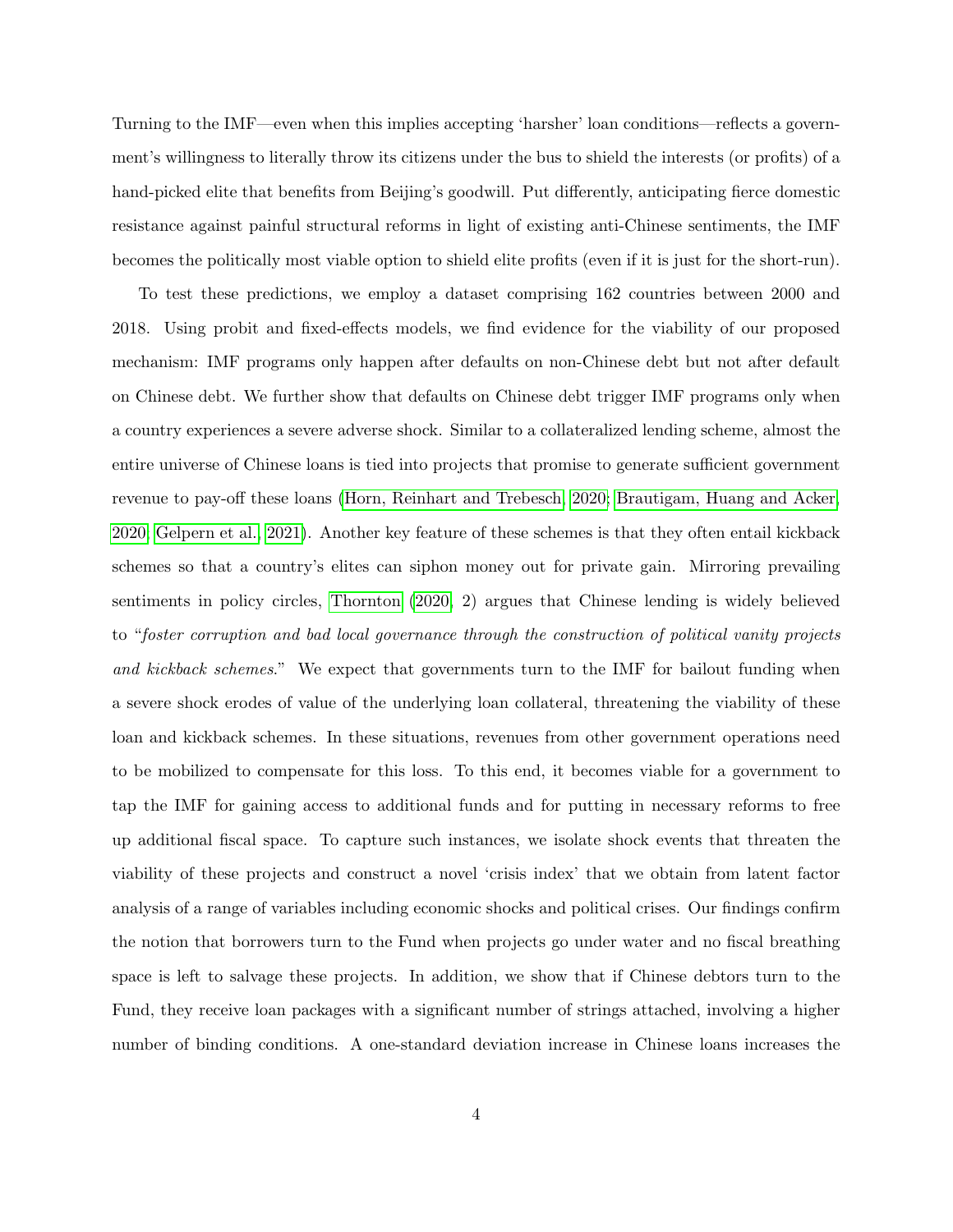number of IMF conditions by  $2.58$  (p $< 0.05$ ).

We contribute to several strands of the literature. First, we complement and extend IMF-related research in several ways[\(Vreeland, 2006;](#page-29-3) [Steinwand and Stone, 2008;](#page-29-5) [Stubbs et al., 2020\)](#page-29-6). Similar to previous research, our findings support the notion concerning the Fund's role in 'accidentally' shielding a government's misdealing while levying the bailout tax on the population at large. Insofar, we also complement existing research that analyzes the role of traditional sovereign creditors and its impact on IMF program design [\(Stone, 2004;](#page-29-7) [Copelovitch, 2010](#page-26-1)a; [McDowell, 2016\)](#page-28-3). Here, we take a different perspective and emphasize the role of China as an important sovereign lender that does not necessarily compete with the IMF and/or pressures the Fund to hand out bailouts but as a player that indirectly benefits from a country's ability to tap IMF programs. An important insight emerging from our analysis is that the Fund's transparency prescriptions and program safeguards might not be sufficiently powerful to address the central political/structural driving forces underlying the built-up of unsustainable public indebtedness (for a survey, see [Kern, Reinsberg and](#page-27-2)  $Rau-G\ddot{o}hring (2019)$  $Rau-G\ddot{o}hring (2019)$ .

Second, our analysis resonates with the increased interest in analyzing China's role as international lender for developing and emerging markets [\(Brautigam, Huang and Acker, 2020;](#page-25-3) [Broz,](#page-25-0) [Zhang and Wang, 2020;](#page-25-0) [Qian et al., 2021\)](#page-28-1).<sup>[5](#page-4-0)</sup> Complementing existing approaches that analyze Beijing's geo-strategic motives and its impact on borrowing nations [\(Singh, 2020;](#page-29-2) [Rolland, 2020;](#page-28-4) [Usman, 2021\)](#page-29-8), our findings highlight the importance of Chinese loan products for recipient governments' international political maneuvering. Although China has been unsuccessfully pushing for an overhaul of IMF quota allocations [\(Wang, 2018\)](#page-29-9), enhanced Chinese lending is creating a situation in which Beijing is increasingly exercising substantial de facto influence over sovereign debt markets in developing countries and thus has a first order impact on IMF engagements.

Finally, from a policy perspective, our findings underscore the urgency to design and deploy targeted governance reform measures that go beyond program safeguards and loan conditions fostering debt transparency. Being able to exploit regulatory loopholes and hiding behind a network of offshore corporations, international lenders are in a position to reap the benefits of investing

<span id="page-4-0"></span><sup>&</sup>lt;sup>5</sup>Insofar, we are also complementing a substantial political economy literature on sovereign debt markets and crises [\(Ballard-Rosa, Mosley and Wellhausen, 2019;](#page-25-4) [Bunte, 2019\)](#page-25-5).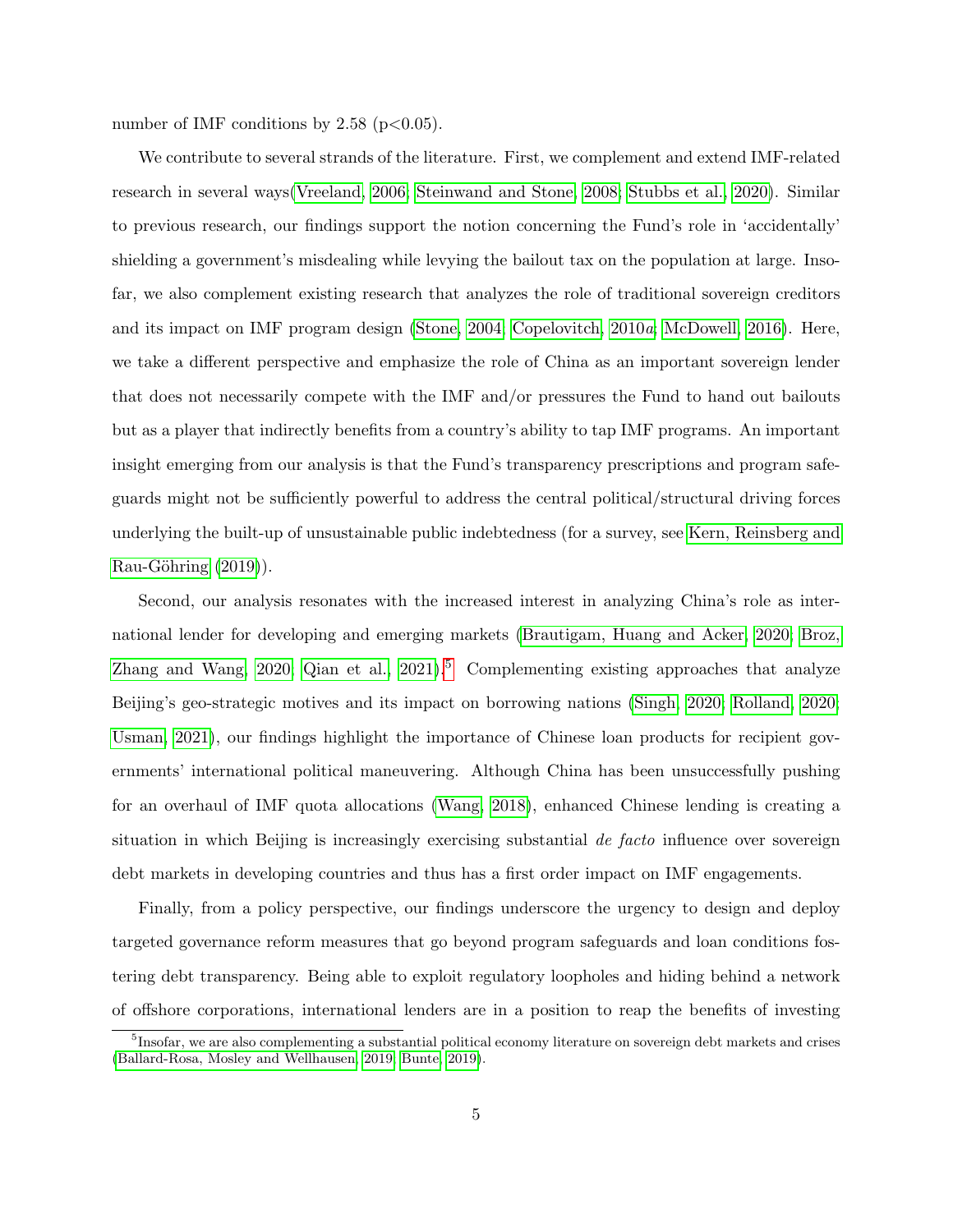in high-risk countries while socializing the costs of their dealings. Against this background, our research findings are a call for greater international collaboration and cooperation with the aim to enhance transparency and close regulatory loopholes of existing lending practices, independent of where the money is coming from.

### 2 Theory

China has become a major player in development finance. In 2018, the Director of U.S. National Intelligence, Dan Coates estimated that "China will spend about \$8 trillion in 68 different nations."[6](#page-5-0) Even if these figures appear to be blown out of proportion, critical voices in Washington fear that this prominent role of China in sovereign lending represents a new form of 'colonialism.'[7](#page-5-1) Although recent scholarship emphasizes this 'crowding-out' effect, which emerges through governments' ability to tap Chinese lenders for bailout funding [\(Broz, Zhang and Wang, 2020;](#page-25-0) [Arias, Mosley and](#page-25-1) [Rosendorff, 2020;](#page-25-1) [Qian et al., 2021\)](#page-28-1), the outbreak of the COVID-19 pandemic provoked a wave of applications to the IMF's client list for short-term financial relief from Chinese borrowers. Despite China's initial reluctance to join the G-20 Debt Service Suspension Initiative (DSSI), the administration in Beijing promotes the notion that it "has extended debt relief to developing countries worth a combined \$2.1 billion."<sup>[8](#page-5-2)</sup> In light of these observations, it remains unclear as to why these Chinese clients do not ramp up further seemingly 'easy' Chinese credit to refinance their debt but instead choose to return to the bargaining table at the Fund? Furthermore, it is unclear how increased Chinese borrowing translates into IMF program design?

Contrary to traditional lenders, there exist several key characteristics that make Chinese lending unique. We believe it is these key features that will also determine a country's decision to turn to the Fund in a situation of financial distress. To decipher competing mechanisms, we start highlighting these key features of Chinese lending.

<span id="page-5-0"></span>First, instead of investing into government bonds, wiring concessional loans into a nation's

<sup>&</sup>lt;sup>6</sup> "Worldwide Threats" — Hearing before the Committee on Armed Services United States Senate 115th Congress Second Session, March 6, 2018.

<span id="page-5-1"></span><sup>7</sup>Hearing before The Subcommittee on International Trade, Customs, and Global Competitiveness of The Committee on Finance United States Senate, 116 Congress, First Session, June 12, 2019

<span id="page-5-2"></span><sup>8</sup> "China Says Has Given \$2.1 billion of Debt Relief to Poor Countries." Reuters, November 19, 2020.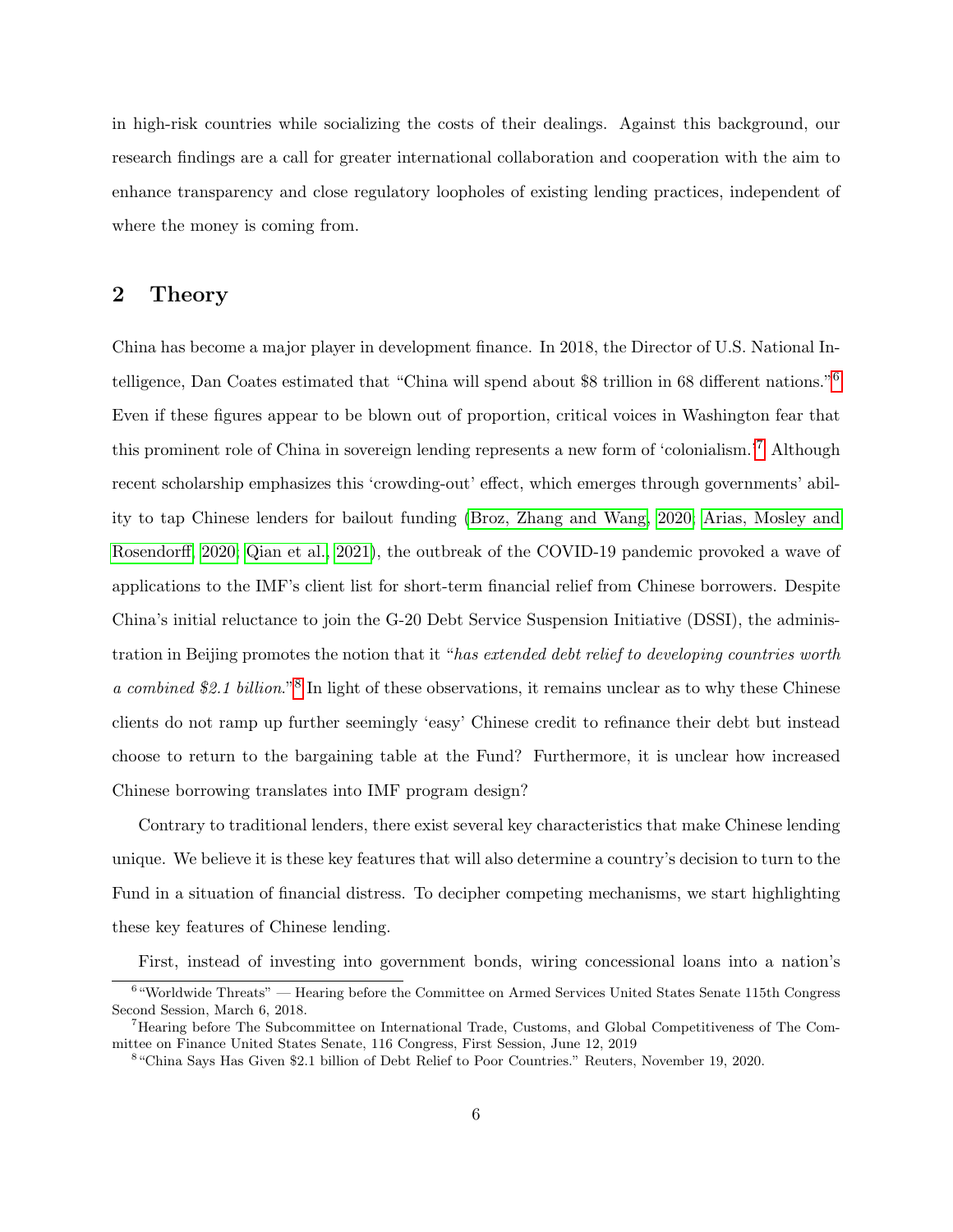treasury and culminating in a rapid influx of foreign investment into equity and asset markets, Chinese financial engagement typically takes the form of loans for infrastructure projects, loans in exchange for (or collateralized by) resource exports, and/or comes in the form of direct financial support [\(Bandiera and Tsiropoulos, 2020;](#page-25-6) [Zajontz, 2021;](#page-30-0) [Brautigam, Huang and Acker, 2020\)](#page-25-3). As the administration in Beijing promotes the idea of its foreign lending operations as a 'win-win' policy that arguably comes without political strings attached [\(Gelpern et al., 2021\)](#page-26-0), commentators concentrate on the role of these new lending products as challenge the position of traditional investors and international financial institutions in replenishing borrowing countries' treasuries.[9](#page-6-0) And, indeed, numerous traditional loan recipients of the World Bank and the IMF have even shunned these institutions upon the arrival of China in the international lending business. Take, for instance, the case of Ecuador. Coming to power on an anti-capitalism platform in 2007, the Correia administration in Ecuador was quick in repaying loans to its 'Western' donors, opting for 'easy' credit from Beijing in exchange for pawning the country's natural resource revenues [\(Herrera-](#page-27-3)[Vinelli and Bonilla, 2019\)](#page-27-3). Whereas resource-rich countries such as Ecuador, Zambia, and Angola have put their nation's resource endowment as collateral for accessing Chinese loans, resourcepoor nations have tried to benefit from project based funding schemes to modernize their physical and digital infrastructure and in return pledged the revenue from these investments [\(Dollar, 2019;](#page-26-3) [Brautigam, Huang and Acker, 2020;](#page-25-3) [Horn, Reinhart and Trebesch, 2020\)](#page-27-0). Despite its attractiveness, the viability of these deals relies on a government's ability to mobilize sufficient revenue from this 'collateral' to service debt payments.

Second, whereas traditional bond issuances, loans from international financial institutions, and international investors' engagements arrive with substantial positive spill-overs benefiting the do-mestic economy (at least in the short-run),<sup>[10](#page-6-1)</sup> enhanced collaboration with China has increasingly been criticized for a lack of producing tangible outcomes for a borrowing country's population

<span id="page-6-0"></span><sup>9</sup>Furthermore, in many instances, heavily-indebted countries that were cut-off from international financial markets but still wanted to modernize their infrastructure have increasingly been relying on Chinese loans. This is to say: these countries turned to Beijing's support because there was no one there to invest and implement desired infrastructure projects, given a country's financial risk profile [\(Gallagher and Irwin, 2014;](#page-26-4) [Dollar, 2019;](#page-26-3) [Niczyporuk and Urpelainen,](#page-28-5) [2021\)](#page-28-5).

<span id="page-6-1"></span> $10$ <sup>10</sup>A substantial literature documents the positive effects of short-run capital inflow surges in terms of greater consumption and employment [\(Kern and Amri, 2021\)](#page-27-4).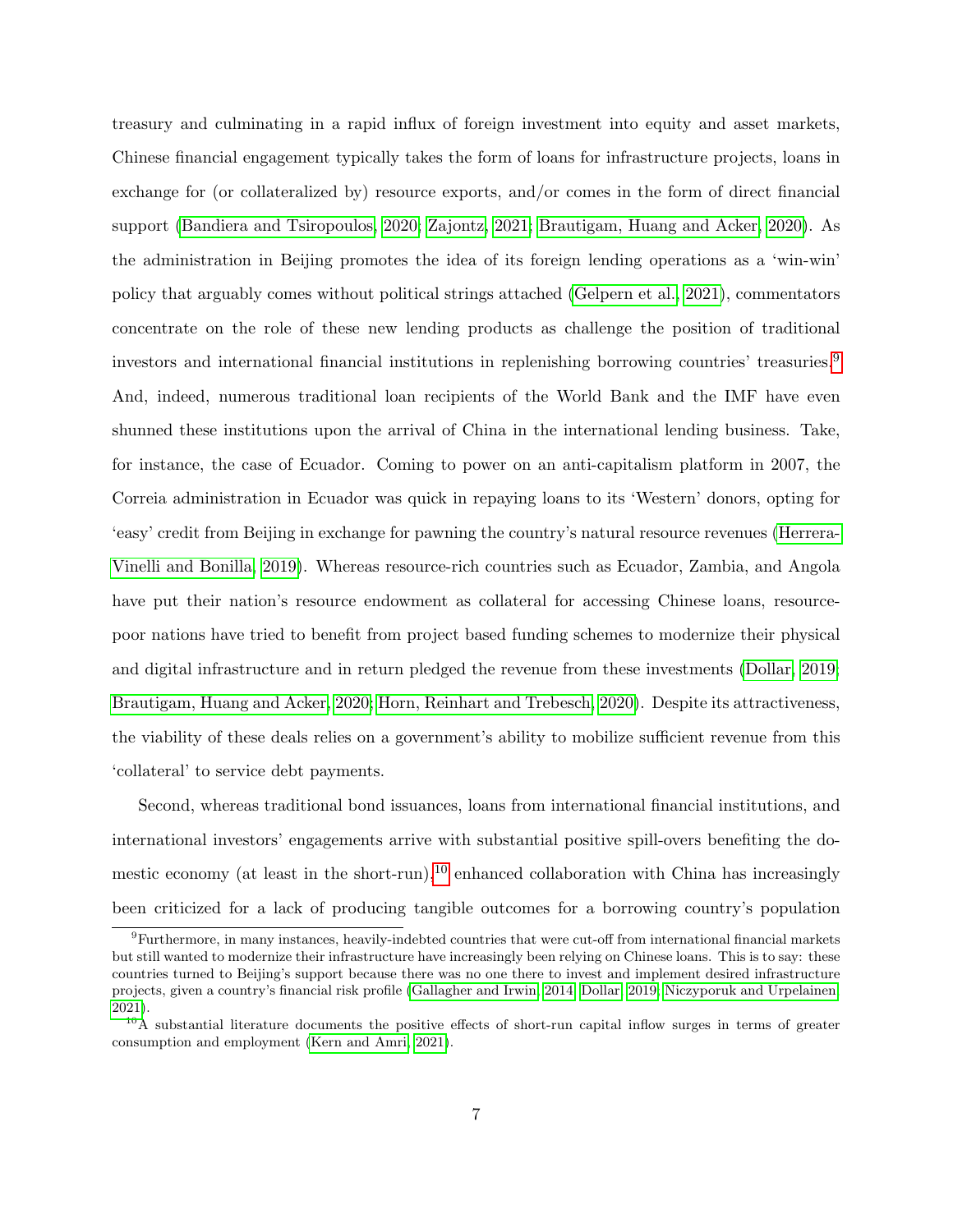[\(Wegenast et al., 2019;](#page-30-1) [Zajontz, 2021\)](#page-30-0). Funding large-scale infrastructure projects through its vast network of public-sector banks, the administration in Beijing explicitly relies on Chinese contractors for the implementation of projects and thereby minimizes the economic spill-over effects on the local economy [\(Gallagher and Irwin, 2014;](#page-26-4) [Bluhm et al., 2018;](#page-25-2) [Gelpern et al., 2021\)](#page-26-0). As a result, a country's engagement with Chinese investment has been inviting popular protests. Besides reports on creating less local employment opportunities [\(Wegenast et al., 2019\)](#page-30-1), recent cases in Zambia and elsewhere indicate that local hires suffer from abysmal working conditions [\(Isaksson and Kot](#page-27-5)[sadam, 2018\)](#page-27-5). Furthermore, Chinese investors and hosting governments do not seem to care about the adverse environmental consequences and local displacement effects when making investments [\(Balding, 2018;](#page-25-7) [Iacoella et al., 2021\)](#page-27-6). The low quality of infrastructure projects in combination with the influx of Chinese immigrants in borrowing countries tops this seemingly endless list of complaints. Against this background, it is hardly surprising that Anti-Chinese sentiments put governments under political pressure.

Third, given the opaqueness of Chinese lending operations—the terms of these financial instruments are usually not disclosed (and lend themselves to substantial speculation) [\(Horn, Reinhart](#page-27-0) [and Trebesch, 2020\)](#page-27-0)—evidence from several country cases indicate that Chinese loan deals entail kickback schemes which benefit a selected group of elites in a borrowing country [\(Bluhm et al.,](#page-25-2) [2018;](#page-25-2) [Ofstad and Tjonneland, 2019\)](#page-28-2). To illustrate this mechanism, consider the case of Congo where "\$1.163 billion in loans from China to Congo in exchange for minerals, a project dubbed Sicomines, had gone missing, with no evidence that the money had been disbursed for infrastruc-ture projects."<sup>[11](#page-7-0)</sup> A distinct advantage of these schemes is that a handpicked group of elites can pocket the profits whereas debt payments are made out a nation's treasury and are ultimately born by a borrowing country's citizens. Furthermore, governments can direct investments to benefit their key constituents and/or use these for the realization of prestige projects.<sup>[12](#page-7-1)</sup> From this perspective, it is in the best interest of a country's elite to ensure that a government can shoulder the payments

<span id="page-7-1"></span><span id="page-7-0"></span><sup>&</sup>lt;sup>11</sup> ["Corruption Is Wasting Chinese Money in Africa." Foreign Policy. September 13, 2018.](https://foreignpolicy.com/2018/09/13/corruption-is-wasting-chinese-money-in-africa/)

 $12$ For instance, [Dreher et al.](#page-26-5) [\(2021\)](#page-26-5) find that Chinese investment projects benefit regions where a country's leader and/or their spouses were born. Similarly, Chinese funds have been used to build soccer stadiums (e.g., Zambia), presidential office complexes (e.g., Uganda), and a parliamentary building (e.g., Congo) to name a few projects that do not necessarily benefit the population at large.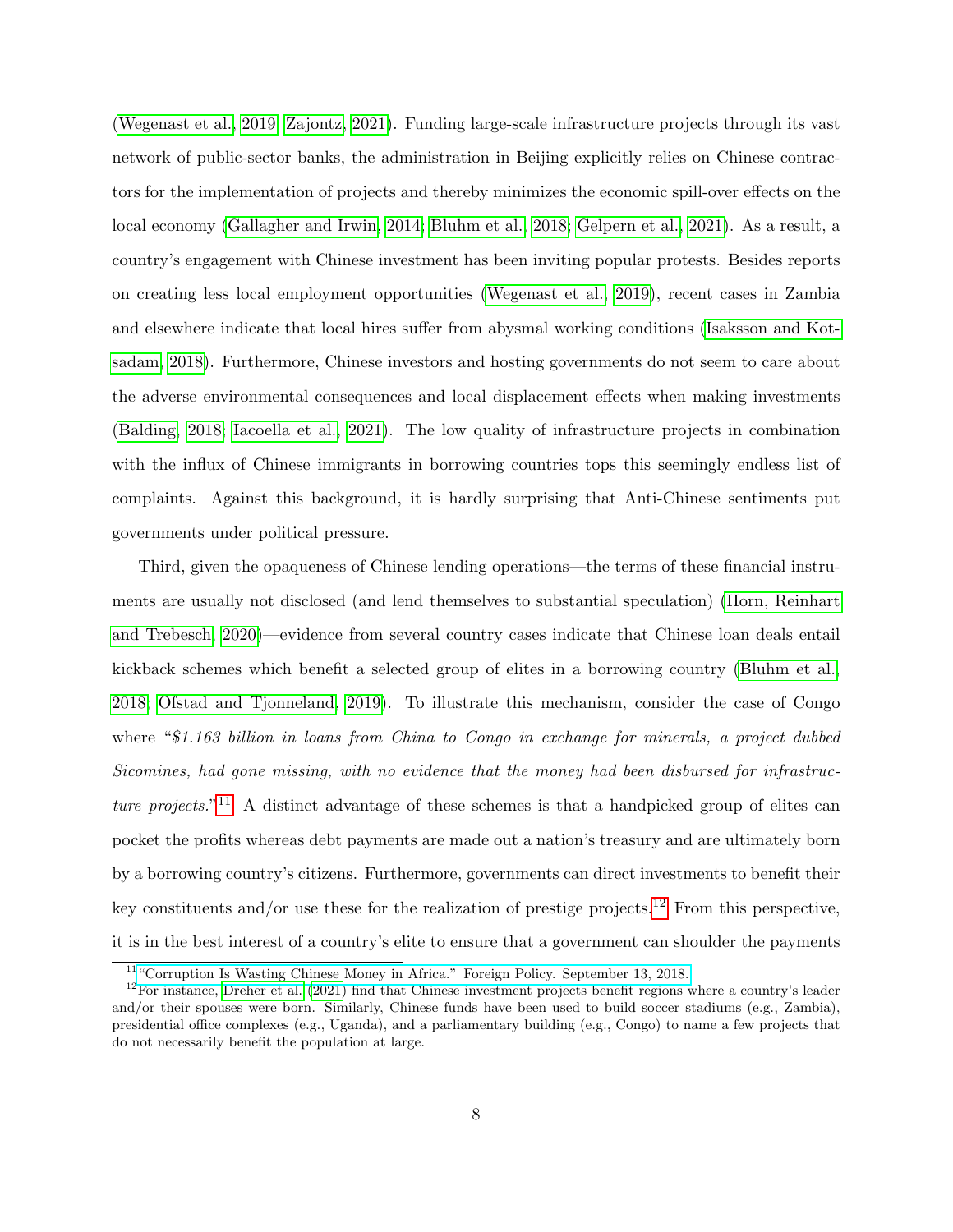and mobilize a sufficient funds to keep these projects alive, even when revenue collection falls short of repayment duties. Given these engrained private gains, we believe it is of utmost importance to free up additional fiscal space for debt service and maintain amicable ties with the administration in Beijing.

Finally, a common feature of Chinese lending seems to be its 'patient' nature. Despite the fact that Chinese loan contracts tend to include collateral foreclosure clauses, only in one documented case, Hambantota port in Sri Lanka, has China ever 'arguably' foreclosed a borrowing country or attempted to seize control over collateral when a country could not service its outstanding debt [\(Kratz, Feng and Wright, 2019;](#page-27-7) [Dollar, 2019;](#page-26-3) [Bon and Cheng, 2020\)](#page-25-8). Existing rumors that Chinese companies would seize assets and take over joint ventures in the event a borrowing government's default appear to be based on eye-witnesses, media leaks, and external expert assessments. However, they often might not reflect the actual situation at hand.[13](#page-8-0) Take, for instance, the case of Zambia. Whereas popular media reports argued that the airport would be foreclosed and fall into the hands of the Chinese in the event of default [\(Ofstad and Tjonneland, 2019\)](#page-28-2), taking a closer look at the financial cooperation partners of the airport management group, reveals that not a single Chinese or China-affiliated financial group is involved in its financial dealings.[14](#page-8-1) Inspecting existing evidence, our reading is that China is trying to build its reputation as global financial player and thus is inclined to frequently offer refinancing options to reschedule existing debt positions, grant extensions on loan repayments, hand out debt write-offs, and/or to lesser extent offer bailout funding (even for bankrupt nations) [\(McDowell, 2019;](#page-28-6) [Bon and Cheng, 2020\)](#page-25-8).

Against this background, it is unclear as to why borrowers of Chinese loans do not ramp up further seemingly 'easy' Chinese credit to refinance their debt but instead choose to return to the bargaining table at the Fund? Whereas in sovereign defaults involving traditional international creditors, an IMF program was put in place as a precondition for debt restructuring [\(Josselin,](#page-27-8) [2009\)](#page-27-8), this is not the case with respect to Chinese sovereign debt. To illustrate this point. Take, for instance, the case of Zambia. It was the country's default on its Eurobond obligations to an undisclosed consortium of investors and not its Chinese loan servicing costs that forced the

<span id="page-8-0"></span> $^{13}$  ["The Chinese 'Debt Trap' Is a Myth," The Atlantic, February 6, 2021.](https://www.theatlantic.com/international/archive/2021/02/china-debt-trap-diplomacy/617953/)

<span id="page-8-1"></span><sup>14</sup>[Zambia Airports Corporation Limited](https://www.zacl.co.zm/application/files/2116/2497/7599/Annual_Report_2021_PC_Approved_24_June.pdf)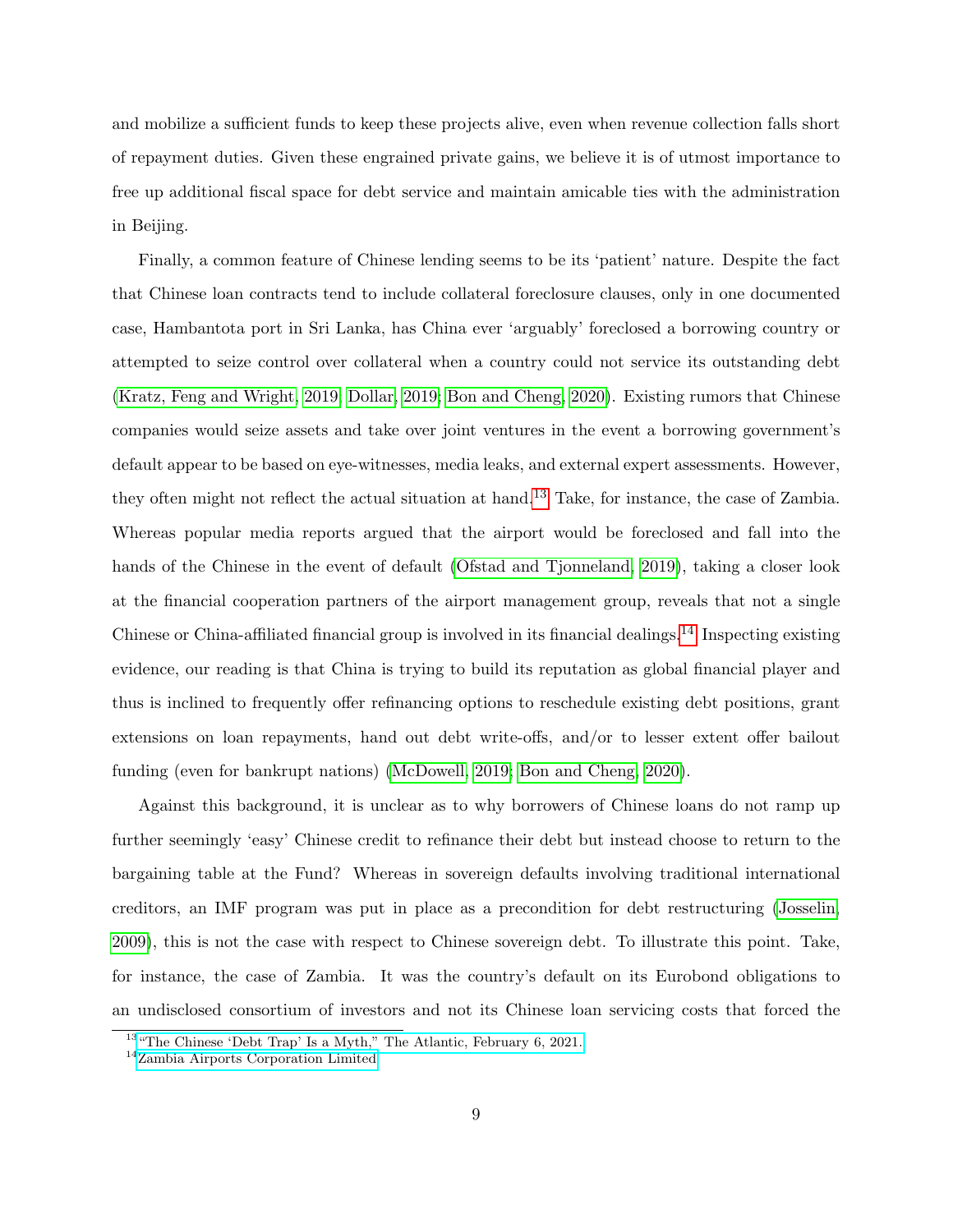government to the negotiating table with the IMF in late 2020.[15](#page-9-0) We believe that the Zambian case is not an exception but reflects a common pattern among borrowers of Chinese loans. Synthesizing these insights, we formulate our first hypothesis:

Hypothesis I: A country will enter into an IMF program when it defaults on outstanding international debt but will not do so if it defaults on its Chinese loan obligations.

As Chinese loans are tied into projects and/or to revenues from natural resources, we expect defaulting Chinese debtors to tap the Fund only if a government finds itself in a situation in which revenues from Chinese loan projects tank for the foreseeable future, and Chinese loan concessions are not sufficient to cope. Given the greatly varying nature of the *de facto* underlying collateral and subsequent revenue stream to fund repayment across countries, we expect that governments turn to the IMF for bailout funding when a severe shock erodes of value of the underlying loan collateral. Whereas for commodity-exporting economies (e.g., Ecuador, Zambia), the plummeting of global commodity prices is the most salient threat, for small island developing countries, extreme weather events may pose the biggest threat (e.g., Madagascar) to their ability to service their Chinese loans. Yet, other countries might face a combination of economic and political threats endangering the repayment of loans (e.g., Ukraine). Put differently, a government will approach the Fund if it finds itself in a position in which repayment of Chinese loans becomes impossible unless fiscal cuts are being made in other areas of the budget but these are politically not feasible. In these situations the viability of these loans and kickback schemes is on the line. In these instances, it becomes viable for a government to tap the IMF for gaining access to additional funds and for putting in necessary reforms to free up additional fiscal space. We argue that borrowers defaulting on Chinese loans turn to the IMF for political rather than financial reasons. Considering these insights, we formulate our second hypothesis:

Hypothesis II: A country defaulting on its Chinese loan obligations will enter into an

IMF program when an adverse shock erodes of value of the underlying loan collateral.

<span id="page-9-0"></span><sup>&</sup>lt;sup>15</sup>Interestingly, despite the international policy communities push for greater transparency, Eurobond investors refused to conceal their identity during the debt negotiations with the Zambian government.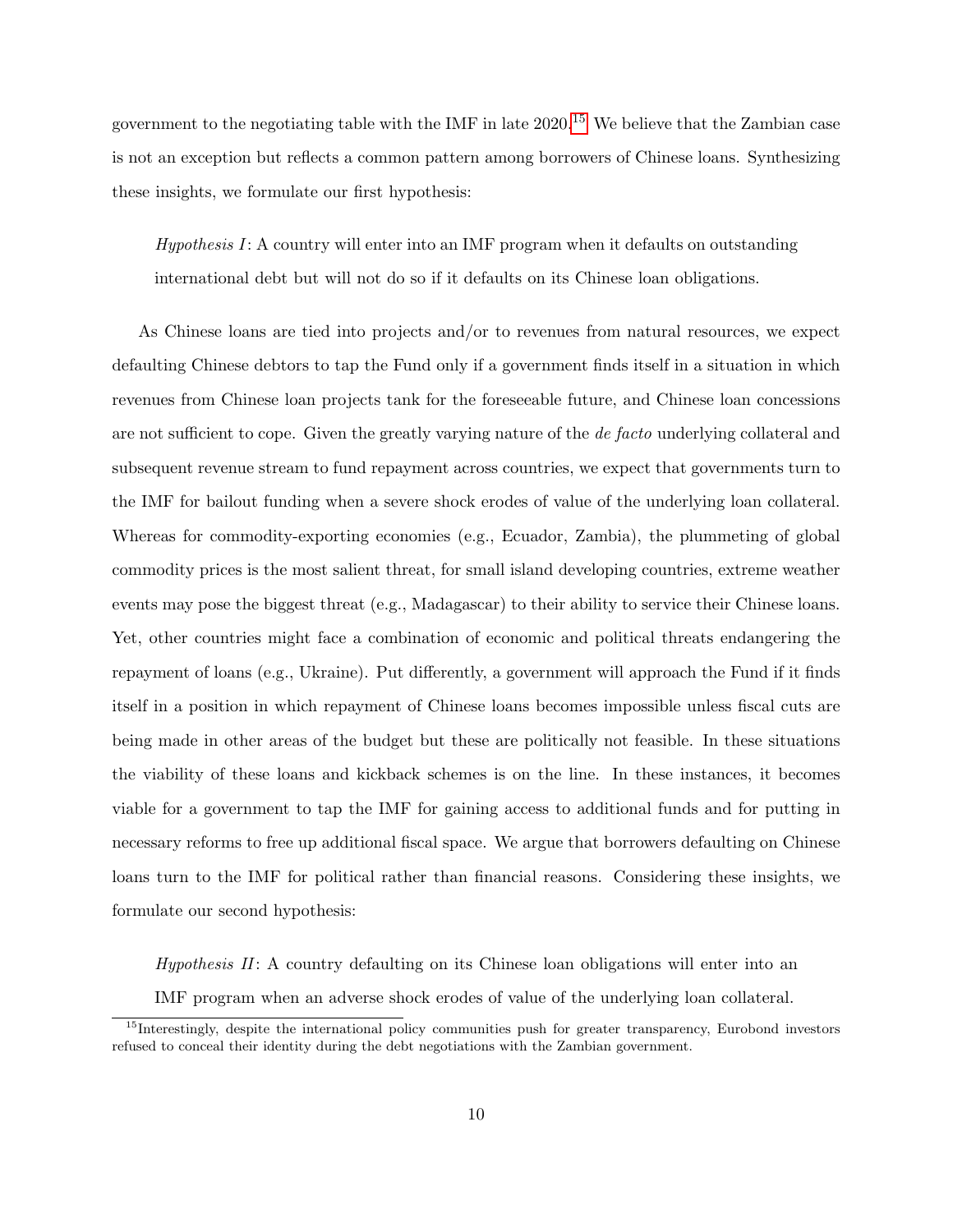A distinct advantage of tapping the IMF for bailout funds is that the Fund concentrates on domestic policy reform but does not have a direct handle on elites' kickback schemes engrained in Chinese loan agreements. Thus, a Fund-sponsored program allows a government to shift blame for required structural reforms, deflect from its own misdealing, and effectively protect the interests/profits of key elites while steering popular anger towards the Fund [\(Vreeland, 2006\)](#page-29-3). This feature of IMF programs is important as it steers the popular debate away from Chinese loan deals and makes available a sufficient amount of resources to retain the viability of kickback schemes. Turning to the IMF—even when this implies accepting 'harsher' loan conditions—reflects a government's willingness to literally throw its citizens under the bus to shield the interests (or profits) of a hand-picked elite that benefits from Beijing's goodwill. Put differently, anticipating fierce domestic resistance against painful structural reforms in light of existing anti-Chinese sentiments, the IMF becomes the politically most viable option to shield elite profits while maintaining a good standing with Chinese investors (even if it is for the short-run). Thus, the Fund unwillingly becomes a 'white knight' that can mitigate the adverse political effects of any default on Chinese debt in its role as the ultimate lender of last resort.

### 3 Research design

#### 3.1 Data

To test our hypotheses, we employ a dataset comprising 162 countries between 2000 and 2018. The dataset includes countries below the high-income threshold of \$12,695, given our interest in crisis lending as a phenomenon largely confined to developing countries. Due to missing values in our core predictors, the effective dataset covers up to 105 countries between 2000 and 2018.

Our outcome is a binary variable indicating whether a country is under an IMF program. In addition, we count the total number of binding conditions, which includes prior actions, quantitative performance criteria, and structural performance criteria. Both pieces of information are available from the IMF Monitor Database [\(Kentikelenis, Stubbs and King, 2016\)](#page-27-9).[16](#page-10-0)

<span id="page-10-0"></span><sup>&</sup>lt;sup>16</sup>We were able to gain access to updated IMF Monitor data which extends information on conditionality from 1980 to 2018.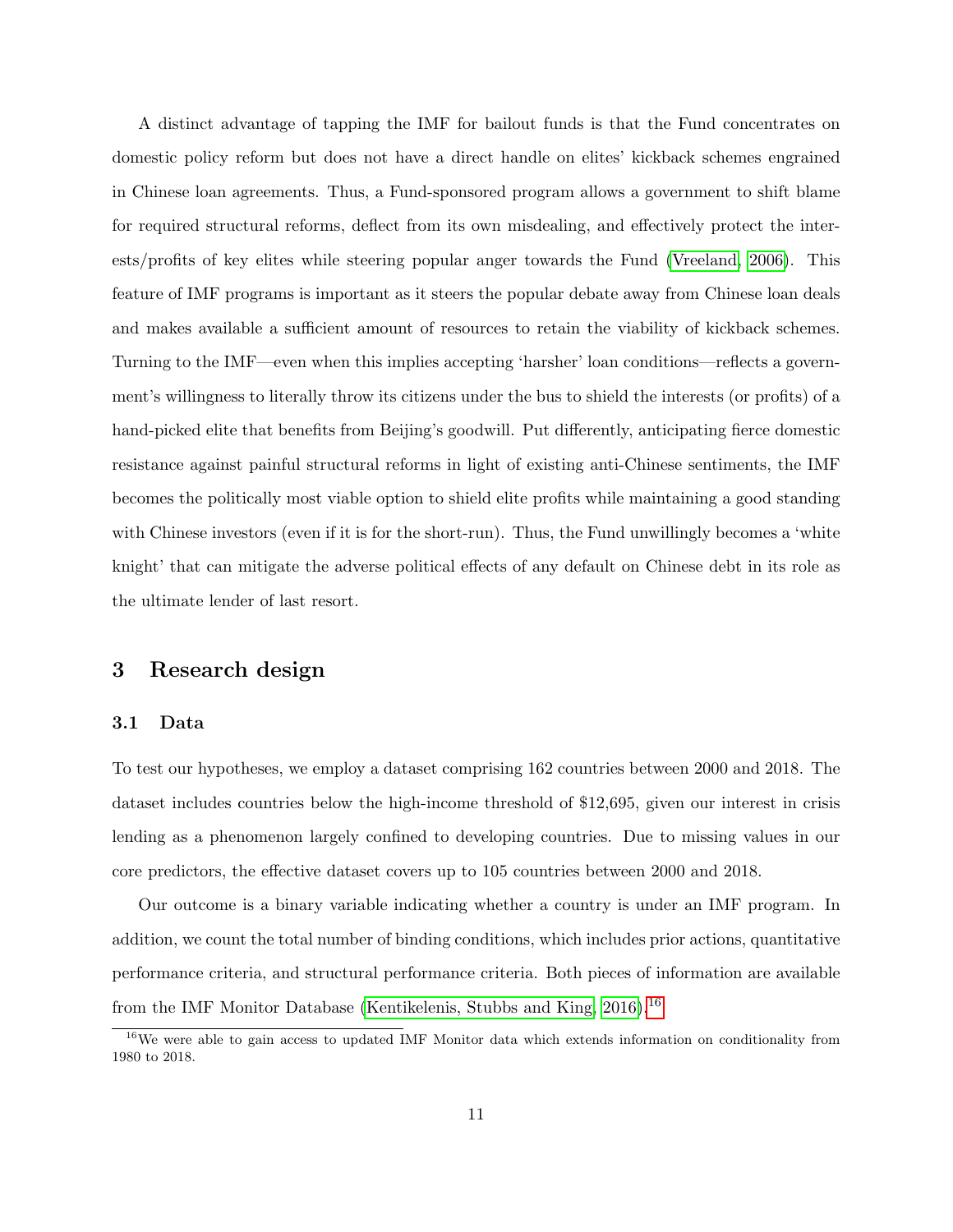Our key predictors capture debt exposure as well as sovereign debt defaults from different official creditors. For debt exposure, we use the estimated total external debt stock owed to China in percent of debtor GDP (Horn, Reinhart and Trebesch,  $2020$ ).<sup>[17](#page-11-0)</sup> To remove skewness, we take the natural logarithm. We complement this variable with the external debt stock owed to creditors other than China, using recently available data from the International Debt Statistics [\(Mihalyi, 2020\)](#page-28-7). We scale these debt stocks by debtor GDP and take the natural logarithm. For sovereign debt defaults, we turn to the 'CRAG database', which provides disaggregated information on sovereign defaults on all major creditors [\(Beers et al., 2021\)](#page-25-9). We distinguish between defaults on Chinese debts and defaults on other debt. Other debt includes official debt (owed to Paris club members and other bilateral lenders) and private debt (owed to private creditors and foreign-currency denominated bank loans). Since we are most interested in the event of default, we dichotomize these variables such that a value of one indicates a default in a given year by a given debtor.<sup>[18](#page-11-1)</sup>

Our theoretical discussion also requires us to operationalize situations in which the value of the collateral experiences an adverse shock. A key challenge for our analysis is that the nature of the collateral for Chinese loans varies across countries [\(Bandiera and Tsiropoulos, 2020\)](#page-25-6). For example, for oil-rich economies, the plummeting of global oil prices is the most salient threat. For small island developing countries, extreme weather events may pose the biggest threat. Yet, other countries face a combination of potential downside risks. To combine various sources of adverse shocks, we develop a measure—a (latent) crisis index—applying confirmatory factor analysis to a diverse set of six crisis indicators. These indicators measure the incidence of natural disasters [\(CRED, 2020\)](#page-26-6), adverse resource revenue shocks [\(ICTD, 2021\)](#page-27-10), economic recessions,[19](#page-11-2). We confirm that all these indicators load onto a common factor. This enables us to construct a continuous crisis index, with higher values indicating more adverse shocks threatening the economic value of

<span id="page-11-0"></span><sup>&</sup>lt;sup>17</sup>This variable includes all debt owed to Chinese state-owned creditors in the form of direct loans, excluding short-term trade debt, swap debt, and portfolio debt.

<span id="page-11-1"></span><sup>&</sup>lt;sup>18</sup>No such disaggregation is possible for Chinese loans. While it is true that China often extends loans through state-owned enterprises, these enterprises invest state funds and are directly controlled by the Chinese Communist Party [\(Stone, Wang and Yu, 2021\)](#page-29-10). Under 'state capitalism', the distinction between creditor categories is therefore not meaningful.

<span id="page-11-2"></span><sup>&</sup>lt;sup>19</sup>We use the rate of economic growth available from the World Development Indicators [\(World Bank, 2019\)](#page-30-2), financial crises for which we combine data from two sources [\(Laeven and Valencia, 2013;](#page-27-11) [Reinhart and Rogoff, 2009\)](#page-28-0), civil war [\(Sarkees and Wayman, 2010\)](#page-28-8), and coups d'etat [\(Powell and Thyne, 2011\)](#page-28-9)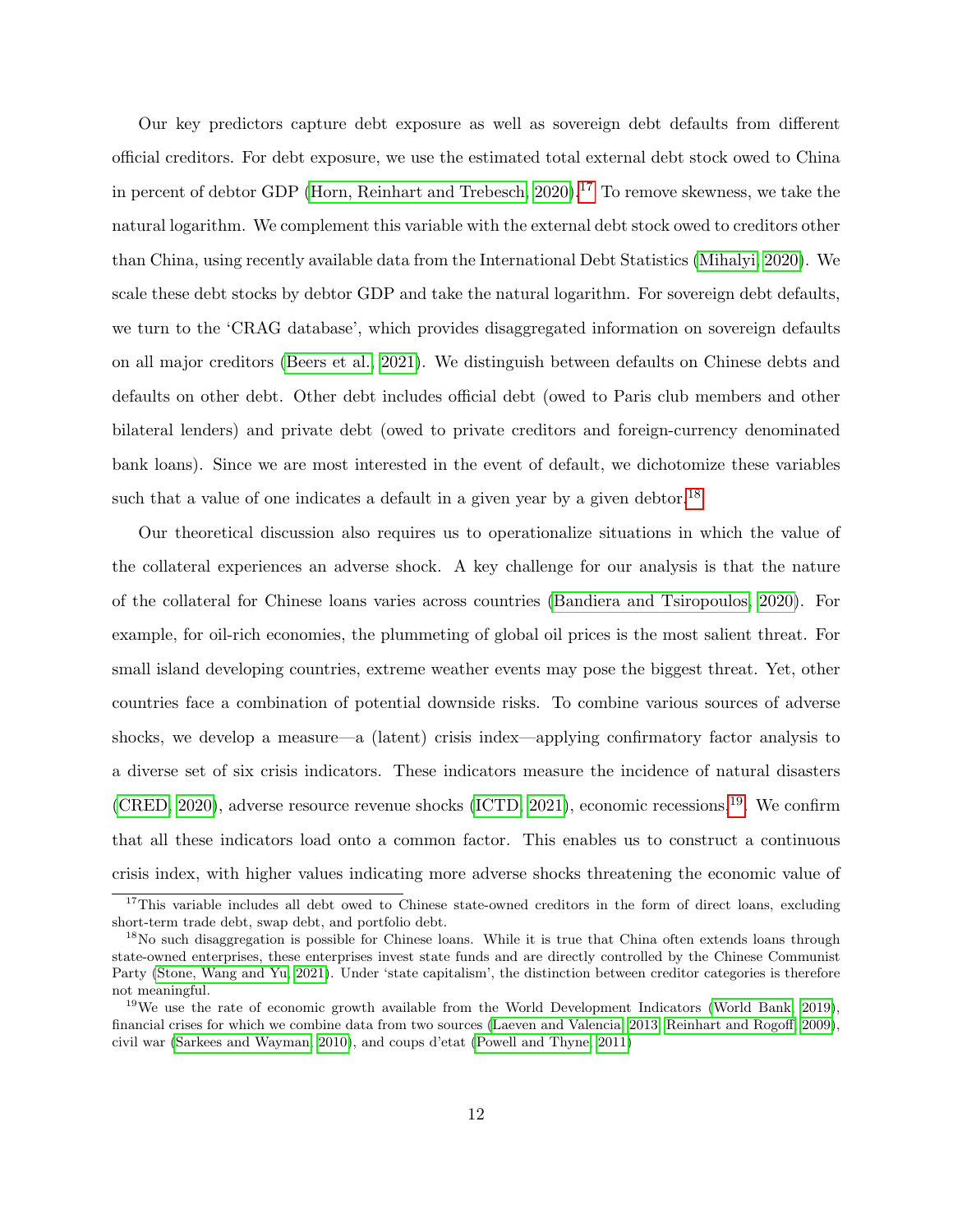a country's collateral. To test our conditional hypotheses about debt default and IMF programs, we include this index along with the multiplicative interactions with relevant default indicators in our model.

Because our panels are relatively short, we use control variables sparingly to minimize loss of observations due to missing data and to mitigate concerns about post-treatment bias. Besides baseline models with various fixed effects, we estimate models that include important potential confounding variables. In terms of macroeconomic fundamentals, we include (logged) population, (logged) GDP per capita, and services as a percentage of total output—available from the World Development Indicators [\(World Bank, 2019\)](#page-30-2). These variables capture the tendency for more populated countries with low per-capita incomes and low levels of industrialization to be more frequently under IMF programs [\(Barro and Lee, 2005\)](#page-25-10), while potentially being attractive to China as a borrower [\(Dreher](#page-26-5) [et al., 2021\)](#page-26-5). In addition, we include the KOF index of de jure financial globalization [\(Gygli et al.,](#page-26-7) [2018\)](#page-26-7). Besides capturing a country's exposure to international financial markets, financial openness is an adequate proxy measure for a country's overall degree of financial liberalization and its susceptibility to experiencing financial crises [\(Aklin and Kern, 2019\)](#page-25-11). Finally, we include well-known predictors of IMF program lending following the existing literature. For models where the dependent variable is being under IMF programs, we include the fraction of years over the past five years in which a country has been under a program [\(Moser and Sturm, 2011\)](#page-28-10), capturing the tendency of IMF borrowers for recidivism. We also include the average UN General Assembly voting distance of a debtor with respect to the G7 countries, building on political economy literature showing that IMF lending is a function of geopolitical alignment with major creditors [\(Copelovitch, 2010](#page-26-8)b; [Dreher, Sturm and Vreeland, 2009;](#page-26-9) [Vreeland, 2003\)](#page-29-11).

Descriptive statistics and data sources of all variables can be found in the supplemental appendix (Table A1). To mitigate potential simultaneity bias, we lag all right-hand side variables by one year. All models include year-fixed effects. For linear models, we further include country-fixed effects, thereby controlling for time-invariant country heterogeneity. In non-linear models, we are unable to include country-fixed effects due to the well-known incidental-parameter problem [\(Greene, 2002\)](#page-26-10). We address this issue by using multi-level random-effects estimation.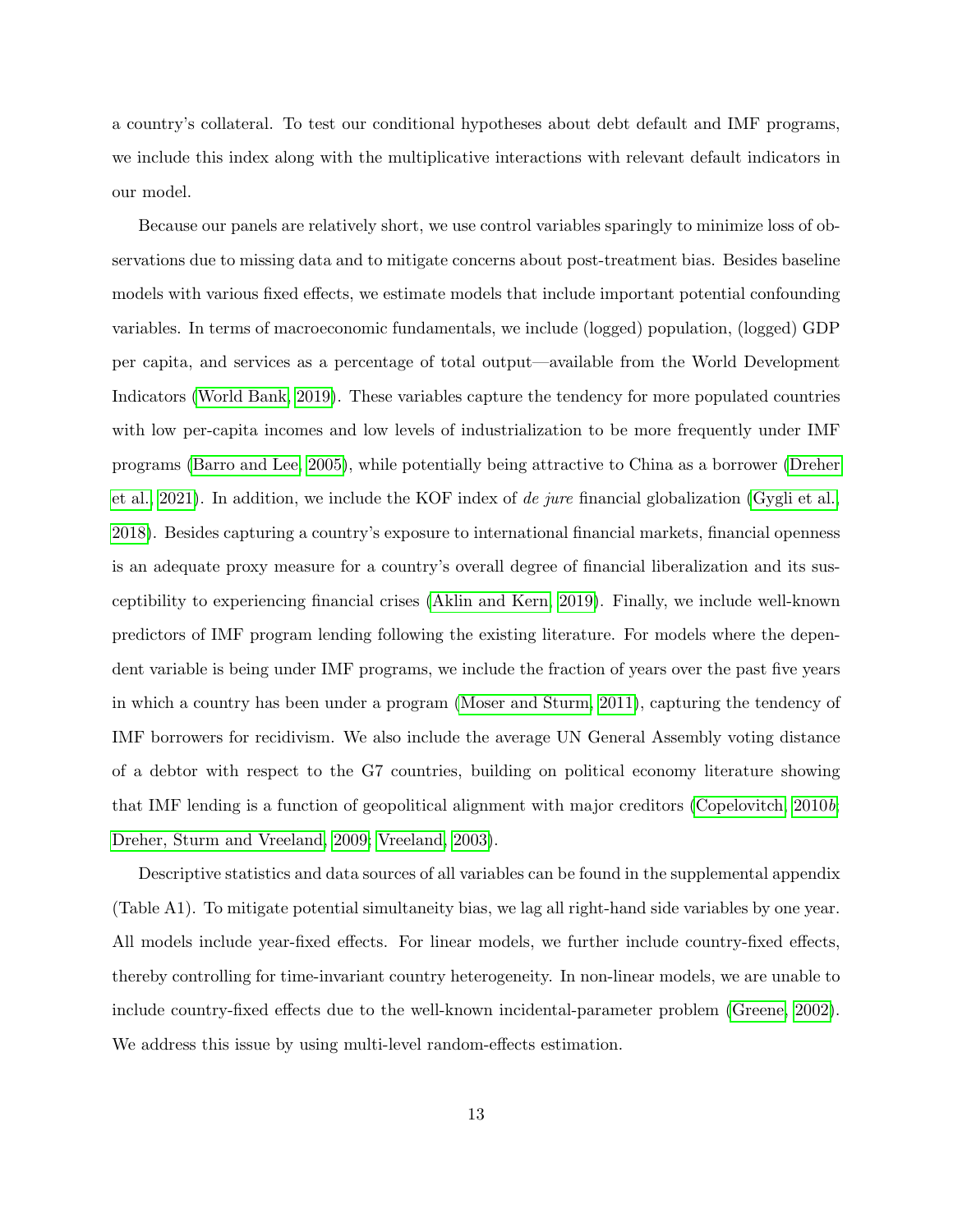#### 3.2 Empirical model

We utilize two alternative statistical models to test the relationship between Chinese debt exposure and IMF programs. The first is a multi-level random-effect probit model—mirroring the binary nature of the dependent variable. We address the main drawback of such model—the inability to include country-fixed effects—by augmenting the model with the country-specific means of all predictors to allay concerns about non-zero covariance between the predictors and the random intercept [\(Wooldridge, 2005;](#page-30-3) [Skrondal and Rabe-Hesketh, 2014;](#page-29-12) [Albarran, Carrasco and Carro,](#page-25-12) [2019\)](#page-25-12). Our empirical model is an advancement over simple probit models as the predominant choice in the related literature [\(Nooruddin, 2010;](#page-28-11) [Moser and Sturm, 2011;](#page-28-10) [Vreeland, 2003\)](#page-29-11). Following common practice in IMF program research, we also specify a linear probability model with countryfixed effects for the likelihood of being under an IMF program. We present results of both models side-by-side, noting that results are qualitatively similar.

$$
Pr(y_{it}|y_{i,t-1}, k_{it}, X_{it}, u_i) = \Phi(y_{i,t-1}\alpha + k_{it}\beta + X_{it}\gamma + u_i + \phi_t + \varepsilon_{it})
$$
\n
$$
\tag{1}
$$

where  $Pr(y_{it})$  is the probability that a country is under an IMF program, as a function of whether it has been under a program last year  $(y_{i,t-1})$ , elite capital flight  $(k_{it})$ , a vector of control variables  $(X_{it})$ , country-specific effects  $(u_i)$ , and year effects  $(\phi_t)$ . All other terms are estimable parameters, except the idiosyncratic error term  $(\varepsilon_{it})$ .

For models involving IMF program conditionality, we linearize all equations and include both year-fixed effects and country-fixed effects. The simplest system includes two equations. The first equation models selection into IMF program. Here we draw on a recently popularized instrumentation strategy using the interaction between the IMF liquidity ratio and the long-run probability of a country of IMF assistance [\(Lang, 2021\)](#page-27-12). The second equation is defined only for countries under IMF programs and has as its outcome the total number of binding conditions. For all estimations, we compute robust standard errors clustered on countries to account for temporal dependence.<sup>[20](#page-13-0)</sup>

<span id="page-13-0"></span> $^{20}$ Where tests of serial correlation indicate autocorrelation, we estimate an error-correction model with a differenced dependent variable controlling for the lagged level [\(De Boef and Keele, 2008;](#page-26-11) [Beck and Katz, 2011;](#page-25-13) [Grant and Lebo,](#page-26-12)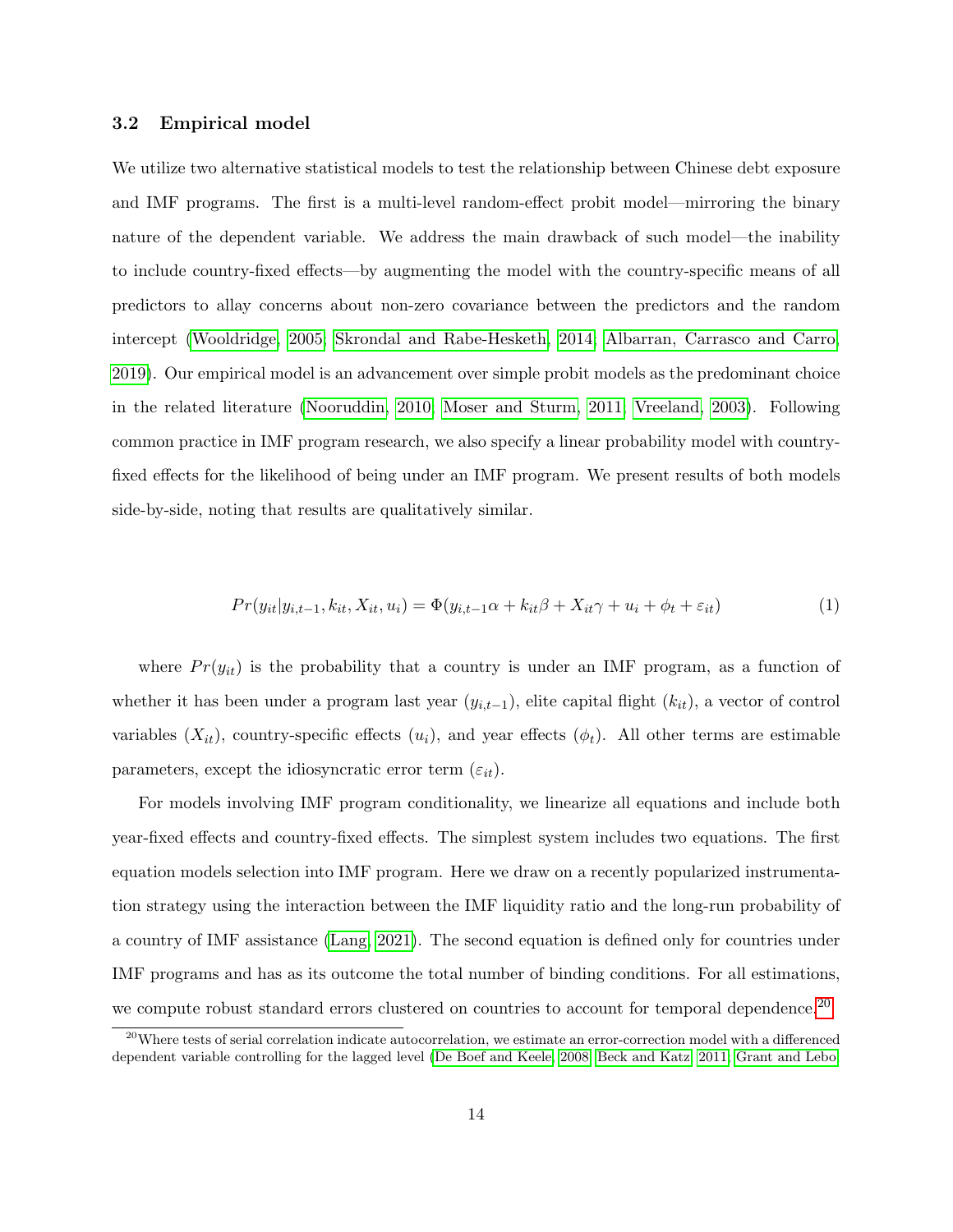### 4 Results

In the following section, we present results from multivariate regression analysis. We show that countries generally conclude IMF programs only after defaults on non-Chinese debt but not after default on Chinese debt. We further show that defaults on Chinese debt trigger IMF programs only when the value of the collateral of a borrower collapses. If Chinese debtors turn to the Fund, they receive loan packages with a significantly larger number of strings attached, involving a higher number of binding conditions. In addition, we find that China is more likely to mobilize swap lines and provide debt forgiveness following default on its loans. We interpret these results as evidence for the role of the Fund as a lender of last resort that countries draw upon when Chinese debt forgiveness is not enough to address economic troubles. Under such circumstances, governments have limited choice but to bring in the Fund and rely on its political cover to push through unpleasant reforms. In line with this interpretation, we show that IMF programs are related to subsequent increases in competitiveness. Additional analyses demonstrate that Chinese loans—due to their collateralized nature—have limited effects on a borrowing country's financial markets and thereby cannot plausibly trigger financial crises that would present an alternative trigger for Fund entry.

#### 4.1 Sovereign defaults and IMF program participation

In Table [1,](#page-15-0) we show that defaults on loans of non-Chinese creditors predict IMF programs, whereas defaults on Chinese loans do not. Substantively, the probability of being under an IMF program increases from 29.3% (95%-CI: 23.7%-34.9%) to at least 39.1% (95%-CI: 33.8%-44.3%) in the event of a non-Chinese loan default. The relationship between non-Chinese loan defaults and IMF programs is not statistically significant at conventional levels when considering only within-country variation. However, in the supplemental appendix, we demonstrate that this is likely driven by over-aggregation, recovering consistently positive relationships between both official loan defaults and private loan defaults with respect to IMF programs (Table A2). Importantly, there is no [2016\)](#page-26-12). This applies to all auxiliary outcomes discussed in the empirical results below.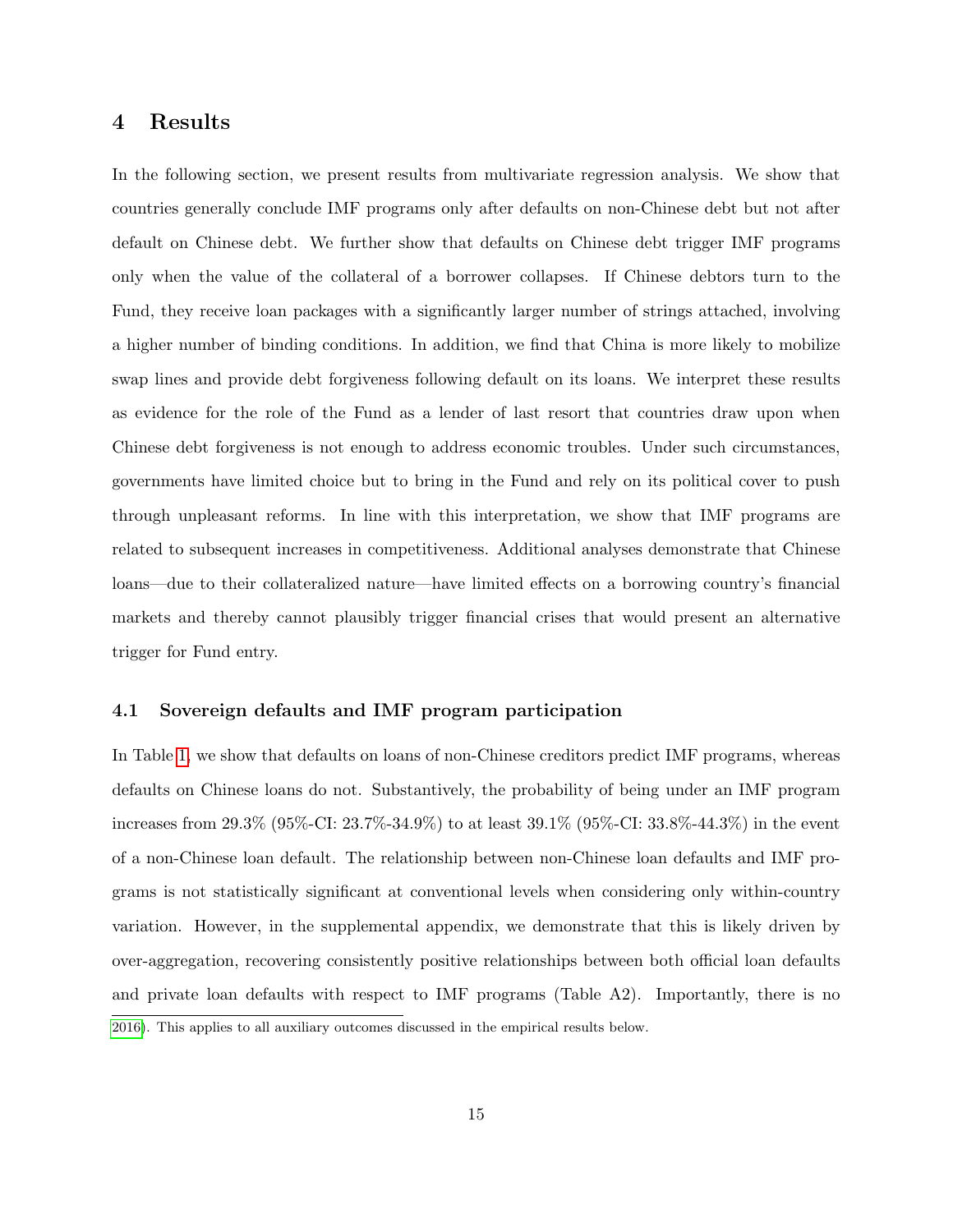Chinese defaults, other defaults, and IMF programs.

|                         | (1)        |         | (2)            |         | (3)        |         | $\left( 4\right)$ |         |
|-------------------------|------------|---------|----------------|---------|------------|---------|-------------------|---------|
| IMF program             |            |         |                |         |            |         |                   |         |
| Chinese loan default    | 0.035      | (0.142) | $-0.020$       | (0.154) | 0.023      | (0.033) | 0.007             | (0.039) |
| Other loan default      | $0.475***$ | (0.089) | $0.425***$     | (0.100) | 0.047      | (0.029) | 0.041             | (0.036) |
| Past programs           | $2.220***$ | (0.119) | $2.089***$     | (0.114) | $0.481***$ | (0.034) | $0.427***$        | (0.038) |
| Population              |            |         | 0.029          | (0.027) |            |         | $-0.187$          | (0.151) |
| GDP growth              |            |         | $-0.217***$    | (0.061) |            |         | $-0.420***$       | (0.094) |
| Services (% GDP)        |            |         | $0.014**$      | (0.006) |            |         | $0.008***$        | (0.003) |
| Financial globalization |            |         | $-0.004$       | (0.003) |            |         | $-0.001$          | (0.002) |
| UNGA vote distance      |            |         | $0.206***$     | (0.072) |            |         | 0.022             | (0.035) |
| Year FE                 | Yes        |         | Yes            |         | Yes        |         | Yes               |         |
| Country FE              | No         |         | N <sub>o</sub> |         | Yes        |         | Yes               |         |
| Observations            | 3189       |         | 2742           |         | 3189       |         | 2742              |         |
| (Pseudo) R2             | 0.400      |         | 0.391          |         | 0.166      |         | 0.195             |         |

<span id="page-15-0"></span> sions with year-fixed effects and included predictor means. The results reported in Column (3) and Table 1: Models in Column (1) and (2) are estimated using correlated random-effects probit regres-(4) are based on nonlinear probability models including country- and year-fixed effects. Robust standard errors clustered on countries in parentheses. Significance levels: \* $p < 0.1$ , \*\* $p < 0.05$ , ∗∗∗p < 0.01.

relationship between defaults on Chinese loans and the likelihood of an IMF program.[21](#page-15-1)

The results reported in Table [2](#page-16-0) further qualify the above result, indicating that defaults on Chinese loans trigger IMF programs in the event of an adverse shock that diminishes the value of the collateral. First, we find an unconditional positive relationship between our crisis index and the likelihood of IMF programs—underscoring the face validity of our latent crisis index. More importantly, we find that IMF programs are more likely following default on Chinese debt if and only if the crisis index increases—representing situations in which the value of the collateral has collapsed.

Substantively, given default, the likelihood of an IMF program changes from 29.2% (95%-CI: 18.7%-39.6%) at the mean of the index to 42.3% (95%-CI: 27.9%-56.8%) for a standard-deviation increase. In contrast, sensitivity to the crisis index tends to be lower in cases of defaults on non-Chinese debts—suggesting shocks to the value of the collateral are less important in such context. The joint conclusion from this analysis is that in situations in which the underlying collateral remains intact, countries do not need to turn to the Fund for fresh credit because China continues to support borrowers by extending credit, forgiving portions of the debt, and using complementary instruments such as swap lines [\(Bon and Cheng, 2020\)](#page-25-8).

<span id="page-15-1"></span> $21$ This even holds when using the restricted sample of those observations for which our crisis index is defined (Table A3).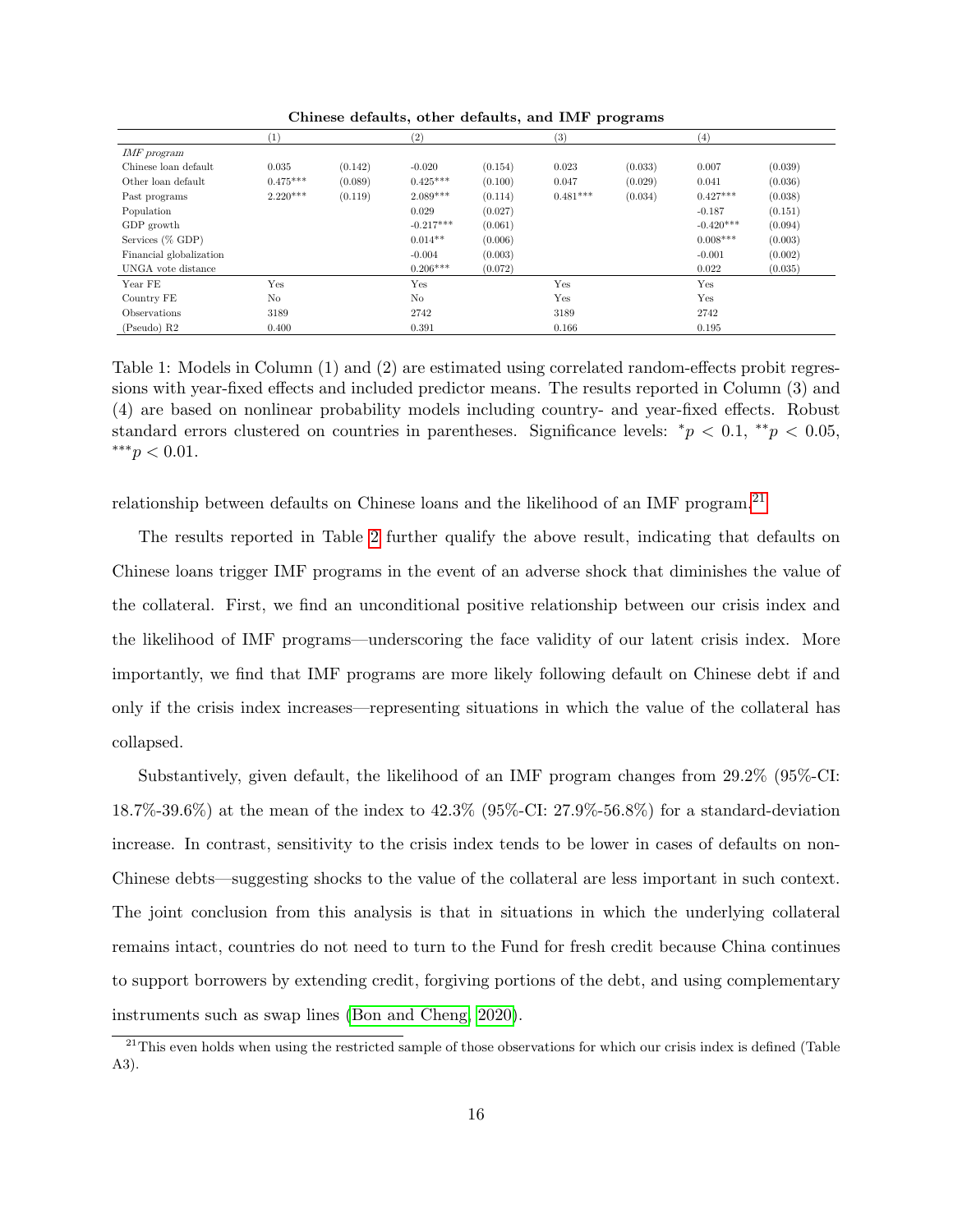Chinese defaults, domestic crisis, and IMF programs.

|                         | $\left( 1\right)$ |         | (2)        |         | (3)        |         | (4)         |         |
|-------------------------|-------------------|---------|------------|---------|------------|---------|-------------|---------|
| IMF program             |                   |         |            |         |            |         |             |         |
| Chinese loan default    | 0.118             | (0.224) | 0.056      | (0.237) | 0.046      | (0.054) | 0.006       | (0.071) |
| X CI                    | $0.876**$         | (0.393) | $0.988**$  | (0.409) | $0.185*$   | (0.094) | $0.181*$    | (0.038) |
| Other loan default      | $0.583***$        | (0.161) | $0.582***$ | (0.177) | $0.129***$ | (0.046) | $0.167***$  | (0.053) |
| X CI                    | $-0.539**$        | (0.229) | $-0.576**$ | (0.259) | $-0.084$   | (0.053) | $-0.095$    | (0.059) |
| Crisis index (CI)       | $0.645***$        | (0.199) | $0.686***$ | (0.225) | $0.104**$  | (0.040) | $0.080**$   | (0.184) |
| Past programs           | $2.329***$        | (0.197) | $2.223***$ | (0.212) | $0.433***$ | (0.065) | $0.344***$  | (0.099) |
| Population              |                   |         | $-0.041$   | (0.061) |            |         | $-0.809**$  | (0.346) |
| GDP growth              |                   |         | $-0.226*$  | (0.120) |            |         | $-0.701***$ | (0.168) |
| Services (% GDP)        |                   |         | 0.014      | (0.011) |            |         | 0.007       | (0.006) |
| Financial globalization |                   |         | $-0.002$   | (0.006) |            |         | $-0.001$    | (0.002) |
| UNGA vote distance      |                   |         | $0.282**$  | (0.140) |            |         | $-0.040$    | (0.044) |
| Year FE                 | Yes               |         | Yes        |         | Yes        |         | Yes         |         |
| Country FE              | No                |         | No         |         | Yes        |         | Yes         |         |
| Observations            | 1142              |         | 1077       |         | 1142       |         | 1077        |         |
| (Pseudo) R2             | 0.403             |         | 0.411      |         | 0.149      |         | 0.210       |         |

<span id="page-16-0"></span> (4) are based on nonlinear probability models including country- and year-fixed effects. Robust Table 2: Models in Column (1) and (2) are estimated using correlated random-effects probit regressions with year-fixed effects and included predictor means. The results reported in Column (3) and standard errors clustered on countries in parentheses. Significance levels: \* $p < 0.1$ , \*\* $p < 0.05$ , ∗∗∗p < 0.01.

In the supplemental appendix, we demonstrate robustness of these results to varying modeling assumptions and specifications. In particular, our results are unaffected when we account for the possibility that debt-fueled credit booms could induce financial stress requiring subsequent IMF intervention. The inclusion of total credit and private credit (in percent of total output) do not change our results (Table A4). We also show that our results hold for an imputed dataset of control variables. Specifically, we impute missing values for using the software program 'Amelia' assuming that the data follow a multivariate normal distribution [\(Honaker, King and Blackwell, 2011\)](#page-27-13). Because our initial sample is short, imputation could remedy efficiency losses while addressing concerns about non-random missingness patterns [\(Lall, 2016\)](#page-27-14). Our core result remains unaffected (Table A5). Finally, we address potential endogeneity of a default on Chinese loans using an instrumentalvariable design. Our instrument is the interaction between the country-specific probability of a Chinese default and the time-varying global probability of defaults on Chinese loans. This two-way decomposition removes idiosyncratic drivers of Chinese loan defaults by predicting them through the global economic climate intuition and the long-term likelihood of default. Equipped with this moderately strong instrument, we confirm that Chinese loan default increases the likelihood of an IMF program when a country faces a deep-seated crisis (Table A6).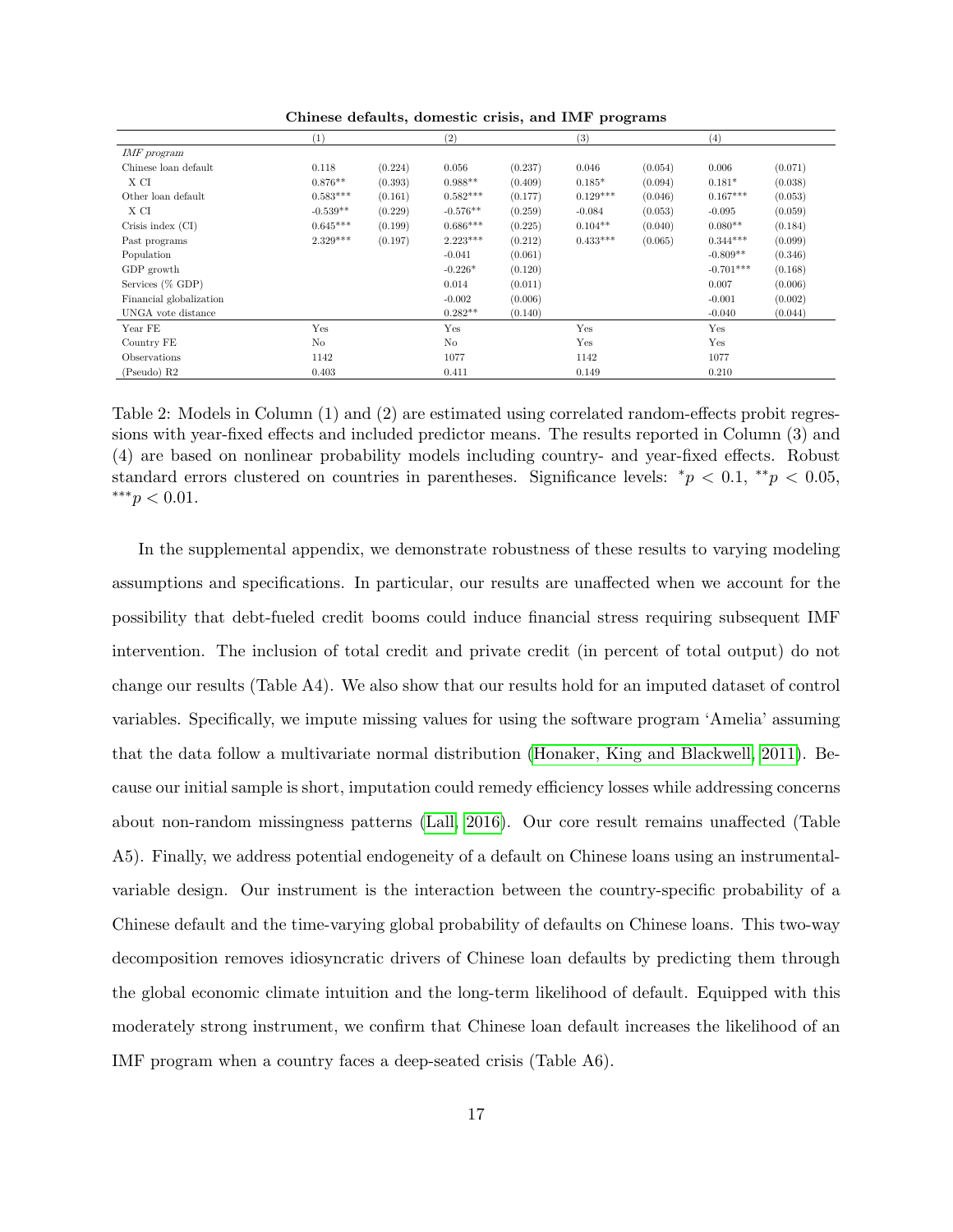|                                   | (1)        |         | (2)         |          |  |
|-----------------------------------|------------|---------|-------------|----------|--|
| <b>IMF</b> conditions             |            |         |             |          |  |
| Chinese loans (% GDP)             | $1.401**$  | (0.677) | $1.399**$   | (0.681)  |  |
| Other loans (% GDP)               | 0.147      | (1.693) | 1.137       | (1.651)  |  |
| Population                        |            |         | $-3.812$    | (12.595) |  |
| GDP growth                        |            |         | $-12.429$   | (8.653)  |  |
| Services (% GDP)                  |            |         | 0.021       | (0.189)  |  |
| Financial globalization           |            |         | $-0.244**$  | (0.103)  |  |
| UNGA vote distance                |            |         | 0.777       | (2.111)  |  |
| IMF program                       |            |         |             |          |  |
| Compound instrument               | $-0.144**$ | (0.070) | $-0.228***$ | (0.069)  |  |
| IMF liquidity ratio               | $-0.037$   | (0.038) | 0.064       | (0.043)  |  |
| Probability of IMF program        | 0.002      | (0.020) | $-0.009$    | (0.018)  |  |
| Other loans (% GDP)               | $0.083**$  | (0.042) | $0.114**$   | (0.051)  |  |
| Population                        |            |         | 0.633       | (0.547)  |  |
| GDP growth                        |            |         | $-0.834***$ | (0.204)  |  |
| Services (% GDP)                  |            |         | $0.013***$  | (0.005)  |  |
| Financial globalization           |            |         | $-0.003$    | (0.003)  |  |
| UNGA vote distance                |            |         | $-0.007$    | (0.050)  |  |
| Year FE                           | Yes        |         | Yes         |          |  |
| Country FE                        | Yes        |         | Yes         |          |  |
| Observations (Equation 1)         | 707        |         | 659         |          |  |
| Within-R2                         | 0.372      |         | 0.402       |          |  |
| Observations (Equation 2)<br>1281 |            |         | 1203        |          |  |
| Within-R2                         | 0.496      |         | 0.532       |          |  |
| F-statistic                       | 4.215      |         | 10.974      |          |  |

Chinese lending, other lending, and IMF program conditionality.

<span id="page-17-0"></span>Table 3: IMF program is instrumented using the interaction between the IMF liquidity ratio and the long-run probability of IMF programs [\(Lang, 2021\)](#page-27-12). Robust standard errors clustered on countries in parentheses. Significance levels:  $*_p$  < 0.1,  $*_p$  < 0.05,  $**_p$  < 0.01.

#### 4.2 Sovereign defaults and IMF conditionality

Do these Fund-sponsored bailouts come with more strings attached. We report the results of our analysis in Table [3](#page-17-0) and show that countries with greater exposure to Chinese lending—if they need to turn to the Fund for fresh credit—face more binding policy conditions. Substantively, the number of binding conditions increases by at least 2.58 (95%-CI: 1.33-3.84) for an increase in Chinese loans by a standard deviation.

In the supplemental appendix, we show a weakly positive relationship between default on Chinese loans under circumstances of deep-seated crisis  $(p<0.1)$ , mirroring our earlier setup for the determinants of IMF program lending (Table A7). The lack of significance here is likely due to the limited number of observations in the model. Indeed, the interaction effect is significantly positive under a single-equation linear fixed-effects model for the number of conditions using only IMF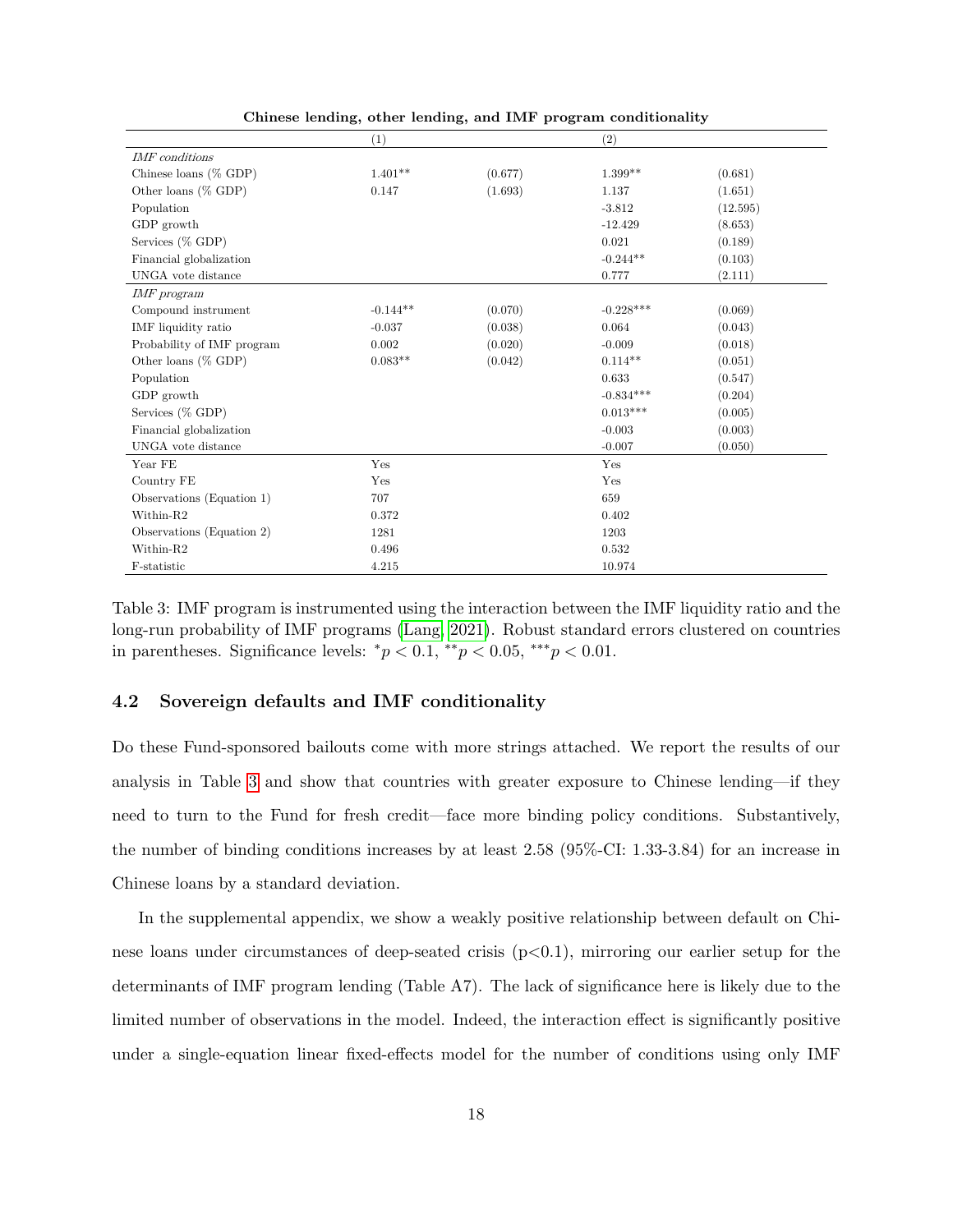program observations  $(p<0.05)$ , which supports our interpretation.

### 4.3 Observable implications

We now establish how China as a lender behaves in the event of default on its debt. Table [4](#page-18-0) shows that the likelihood of any concessions from China is higher in the event of a loan default if a country faces a deep-seated crisis. The result holds strongly for the multi-level probit model  $(p<0.01)$  and for within-country regression analysis  $(p<0.05)$ .

|                         | (1)        |         | (2)            |         | (3)         |         | (4)         |         |
|-------------------------|------------|---------|----------------|---------|-------------|---------|-------------|---------|
| Any concessions         |            |         |                |         |             |         |             |         |
| Chinese loan default    | $-0.536$   | (0.381) | $-0.680*$      | (0.385) | $-0.084***$ | (0.031) | $-0.103***$ | (0.033) |
| Crisis index (CI)       | $-0.407*$  | (0.216) | $-0.516**$     | (0.244) | $-0.011$    | (0.014) | $-0.027*$   | (0.015) |
| X CI                    | $1.336***$ | (0.451) | $1.408***$     | (0.471) | $0.176**$   | (0.080) | $0.189**$   | (0.083) |
| Population              |            |         | 0.120          | (0.105) |             |         | $-0.398***$ | (0.109) |
| GDP growth              |            |         | $-0.493***$    | (0.158) |             |         | $-0.062$    | (0.046) |
| Services (% GDP)        |            |         | $-0.013$       | (0.017) |             |         | 0.000       | (0.002) |
| Financial globalization |            |         | $-0.028**$     | (0.013) |             |         | $-0.002***$ | (0.001) |
| UNGA vote distance      |            |         | $-0.369$       | (0.241) |             |         | $-0.006$    | (0.034) |
| Year FE                 | Yes        |         | Yes            |         | Yes         |         | Yes         |         |
| Country FE              | No         |         | N <sub>o</sub> |         | Yes         |         | Yes         |         |
| Observations            | 795        |         | 748            |         | 1142        |         | 1077        |         |
| (Pseudo) R2             | 0.125      |         | 0.290          |         | 0.081       |         | 0.103       |         |

Chinese default, domestic crisis, and Chinese loan concessions

<span id="page-18-0"></span>Table 4: Models in Column (1) and (2) are estimated using correlated random-effects probit regressions with year-fixed effects and included predictor means. The results reported in Column (3) and (4) are based on linear probability models including country- and year-fixed effects. Robust standard errors clustered on countries in parentheses. Significance levels: \* $p < 0.1$ , \*\* $p < 0.05$ , ∗∗∗p < 0.01.

In the supplementary appendix, we show that this result is driven by debt forgiveness events rather than the less frequent debt renegotiations and debt rescheduling which provide only limited relief (Table A8). We also find robustness against using debt forgiveness amounts instead of debt forgiveness events (Table A9). Finally, we find evidence of unconditional Chinese support for defaulting borrowers, given that China is significantly more likely to extend a swap line in the year after default on its loans (Table A10). These results cast doubt on the view of China as a "rogue lender"—highlighting instead its willingness to ease debt burdens and to deploy alternative financial instruments to ensure that the borrower can resolve its debt crisis [\(Kratz, Feng and Wright, 2019;](#page-27-7) [Dollar, 2019;](#page-26-3) [Bon and Cheng, 2020\)](#page-25-8).

To further test our intuition about why governments go to the Fund, we examine whether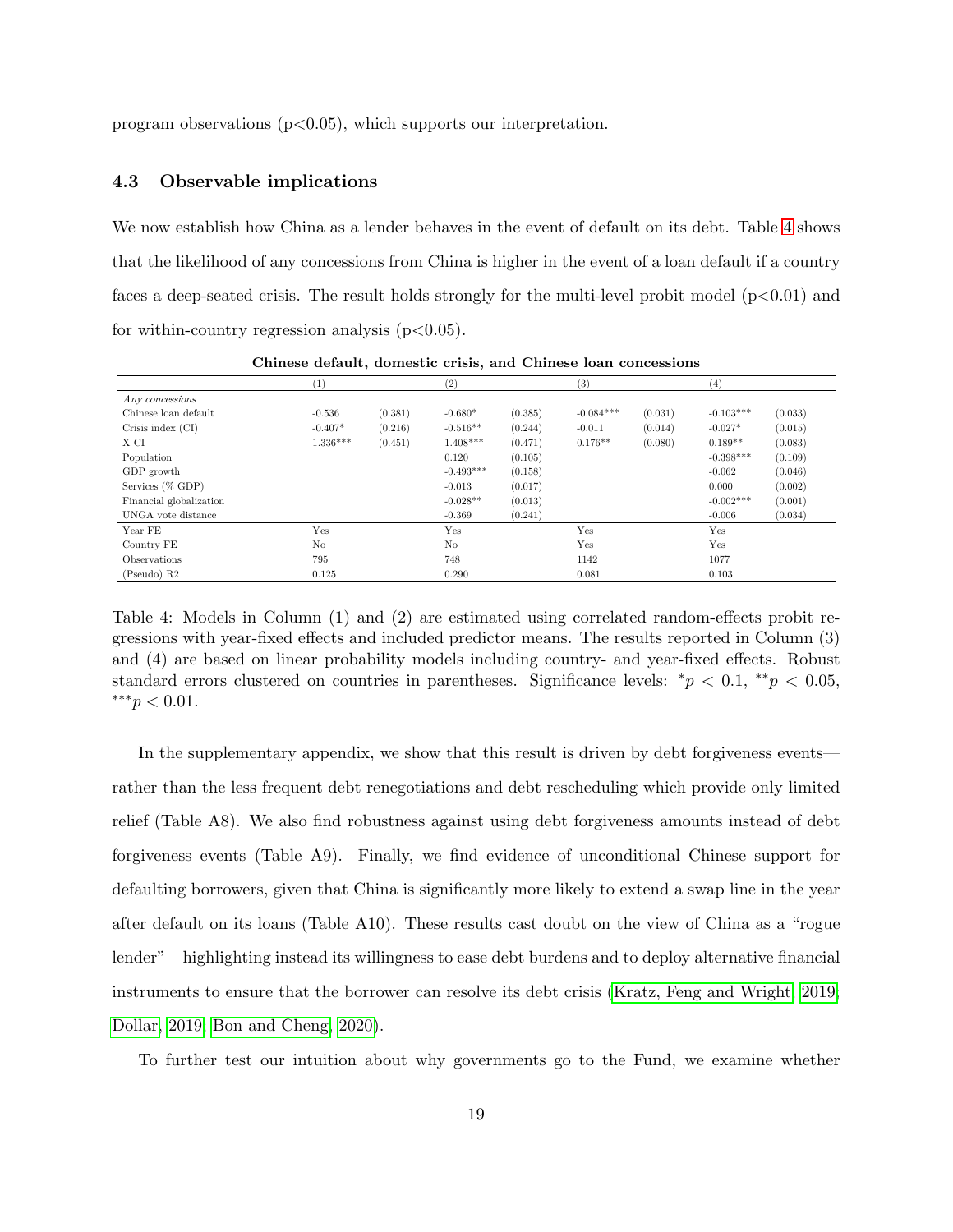indicators of market-liberalizing reforms respond positively to IMF program support. This would be evidence for the role of the Fund as political cover for governments to push through unpleasant structural reforms that correct structural economic weaknesses (Vreeland,  $2003$ ).<sup>[22](#page-19-0)</sup> In Table [5](#page-19-1) we report a positive relationship between IMF programs and both the KOF index of de jure financial globalization ( $p<0.05$ ) and the Ease of Doing Business index ( $p<0.01$ ). However, these effects are unconditional, which suggests that IMF involvement can catalyze reform beyond situations of debt default discussed here.

|                                    | (1)          |         | (2)            |         |
|------------------------------------|--------------|---------|----------------|---------|
|                                    | Financial    |         | Ease of doing  |         |
|                                    | deregulation |         | business index |         |
| Chinese loan default               | $-1.018$     | (0.714) | 0.190          | (0.324) |
| IMF program                        | $0.348**$    | (0.175) | $0.427***$     | (0.148) |
| Chinese loan default X IMF program | 0.488        | (1.087) | $-0.489$       | (0.456) |
| Lagged dependent variable          | $-0.135***$  | (0.009) | $-0.090***$    | (0.015) |
| Population                         | $0.875*$     | (0.498) | $2.260*$       | (1.251) |
| GDP growth                         | $0.882**$    | (0.366) | $2.613***$     | (0.691) |
| Services (% GDP)                   | $0.028**$    | (0.014) | 0.004          | (0.017) |
| Financial globalization            | $-0.343**$   | (0.169) | $0.492*$       | (0.267) |
| UNGA vote distance                 | $-1.145***$  | (0.247) | $-0.240$       | (0.150) |
| Period dummy                       | Yes          |         | Yes            |         |
| Country FE                         | Yes          |         | Yes            |         |
| Observations                       | 4398         |         | 925            |         |
| Within-R2                          | 0.075        |         | 0.054          |         |

Chinese defaults, IMF involvement, and competitiveness

<span id="page-19-1"></span>and year-fixed effects. Financial deregulation refers to the KOF index of de jure financial glob-Table 5: The results reported in Column (1) and (2) are based on OLS models including countryalization [\(Gygli et al., 2018\)](#page-26-7). Ease of doing business index captures a country's [\(World Bank,](#page-30-2) [2019\)](#page-30-2). Robust standard errors clustered on countries in parentheses. Significance levels: \* $p < 0.1$ ,  $*$ <sup>\*</sup> $p$  < 0.05,  $*$ <sup>\*</sup> $p$  < 0.01.

In the remainder, we present evidence to dismiss an alternative explanation for IMF programs in the context of Chinese lending, which would hold that Chinese lending induces a credit boom that necessitates IMF financial rescues. To that end, we show that Chinese debt works in isolation from other loans and does not trigger moral hazard behavior on the part of borrowing governments.[23](#page-19-2) This is because Chinese lending is highly collateralized—without being transmitted through the

<span id="page-19-0"></span> $22$ Assuming that market-liberal reforms are unpopular with broad segments of the population due to their regressive income effects, governments can nonetheless implement them with less popular punishment by shifting the blame for reforms upon the Fund.

<span id="page-19-2"></span><sup>&</sup>lt;sup>23</sup>For the analysis of different mechanisms indicating moral hazard, we rely on a similar analytical framework as proposed in [Aklin and Kern](#page-25-11) [\(2019\)](#page-25-11).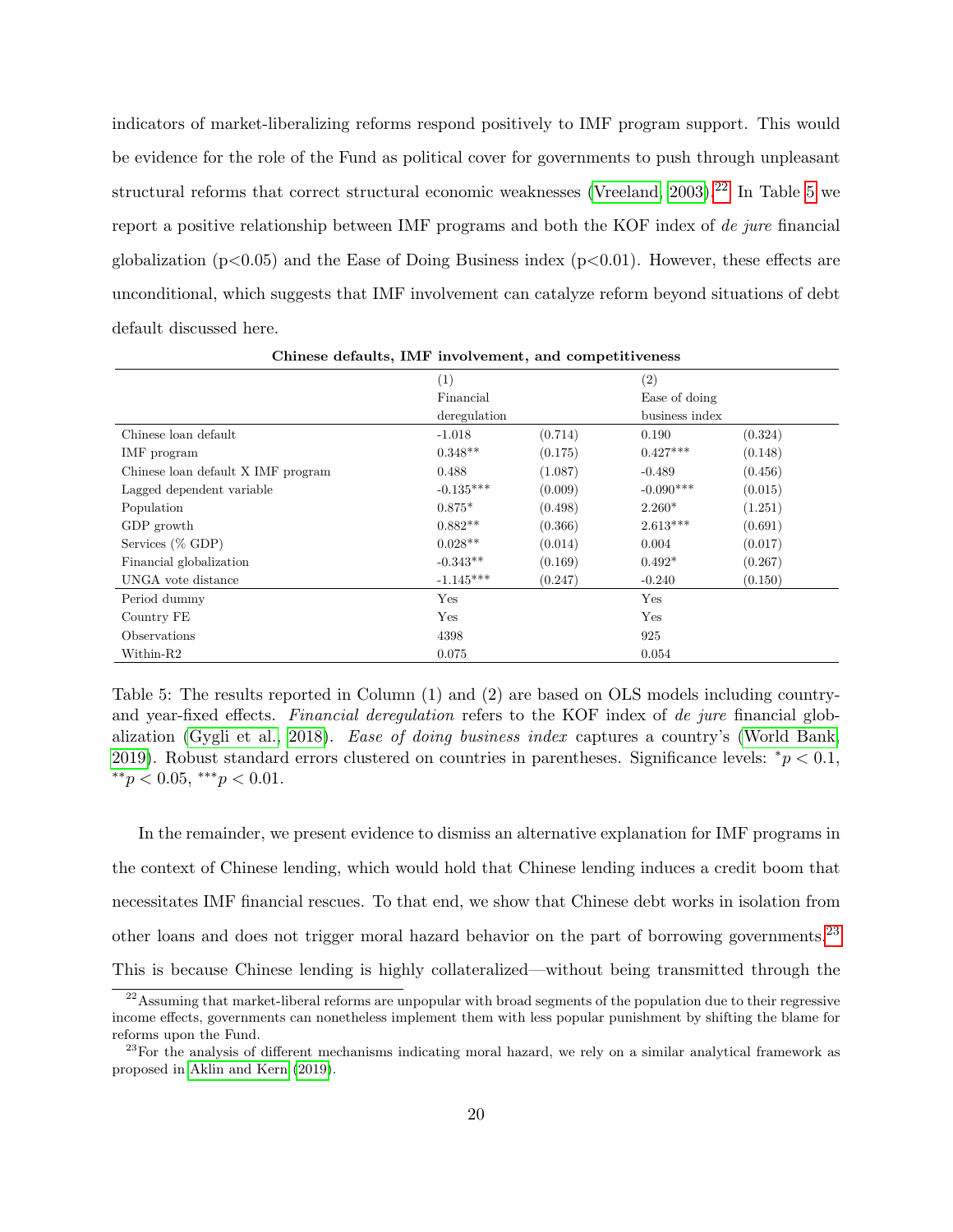domestic financial system.

Table [6](#page-20-0) shows how Chinese loans affect key economic aggregates in borrowing countries. We find that Chinese loans significantly increase capital formation  $(p<0.05)$ . At the same time, Chinese lending has no relationship with private consumption which we interpret as an indication that positive economic spill-over effects are minimal. Furthermore, it is an indication that additional Chinese funding does not prominently enter a country's financial system and does not seem to free up additional resources for consumer lending. Given that it also does not affect productivity growth—measured by the within-country growth of total factor productivity—Chinese lending is best characterized as pure accumulation of production factors. This finding chimes with existing evidence on Chinese lending as supporting infrastructure projects [\(Dreher et al., 2021;](#page-26-5) [Gelpern](#page-26-0) [et al., 2021\)](#page-26-0). Furthermore, we verify that Chinese loans are not transmitted through the domestic financial system. This is evident from null results on three financial indicators—an index of financial freedom [\(Teorell et al., 2018\)](#page-29-13), the domestic interest rate spread [\(World Bank, 2019\)](#page-30-2), and the share of non-performing loans [\(World Bank, 2019\)](#page-30-2). These results suggest that Chinese debt does not seem to increase financial vulnerabilities in borrowing countries while at the same time leaving regulatory policies unaffected.

|                           | (1)         | (2)         | (3)        | $\left( 4\right)$ | (5)           | (6)              |
|---------------------------|-------------|-------------|------------|-------------------|---------------|------------------|
|                           | Capital     | Private     |            | Financial         | Interest rate |                  |
|                           | formation   | consumption | TFP growth | freedom           | spread        | Financial crisis |
| Chinese loans $(\%$ GDP)  | $0.392***$  | $-0.217$    | 0.001      | $-0.340*$         | 0.004         | 0.002            |
|                           | (0.136)     | (0.166)     | (0.002)    | (0.194)           | (0.012)       | (0.002)          |
| Other loans $(\%$ GDP)    | $-0.958***$ | 0.466       | $-0.005$   | $-0.480$          | $-0.063**$    | $0.556***$       |
|                           | (0.350)     | (0.603)     | (0.006)    | (0.317)           | (0.031)       | (0.048)          |
| Lagged dependent variable | $-0.348***$ | $-0.335***$ | $-0.073**$ | $-0.336***$       | $-0.461***$   | $-0.005$         |
|                           | (0.041)     | (0.032)     | (0.029)    | (0.026)           | (0.051)       | (0.007)          |
| Year FE                   | Yes         | Yes         | Yes        | Yes               | Yes           | Yes              |
| Country FE                | Yes         | Yes         | Yes        | Yes               | Yes           | Yes              |
| <b>Observations</b>       | 1341        | 1282        | 1583       | 1519              | 1116          | 1776             |
| Within-R2                 | 0.205       | 0.172       | 0.195      | 0.209             | 0.089         | 0.372            |

Chinese defaults, IMF involvement, and competitiveness

<span id="page-20-0"></span>Table 6: The results reported in are based on OLS models including country- and year-fixed effects. To mitigate serial correlation (as suggested by Wooldridge tests), all outcome variables except financial crisis are differenced and the lagged levels included on the right-hand side. Robust standard errors clustered on countries in parentheses. Significance levels: \* $p < 0.1$ , \*\* $p < 0.05$ , ∗∗∗p < 0.01.

In the supplementary appendix, we report results from additional analyses addressing poten-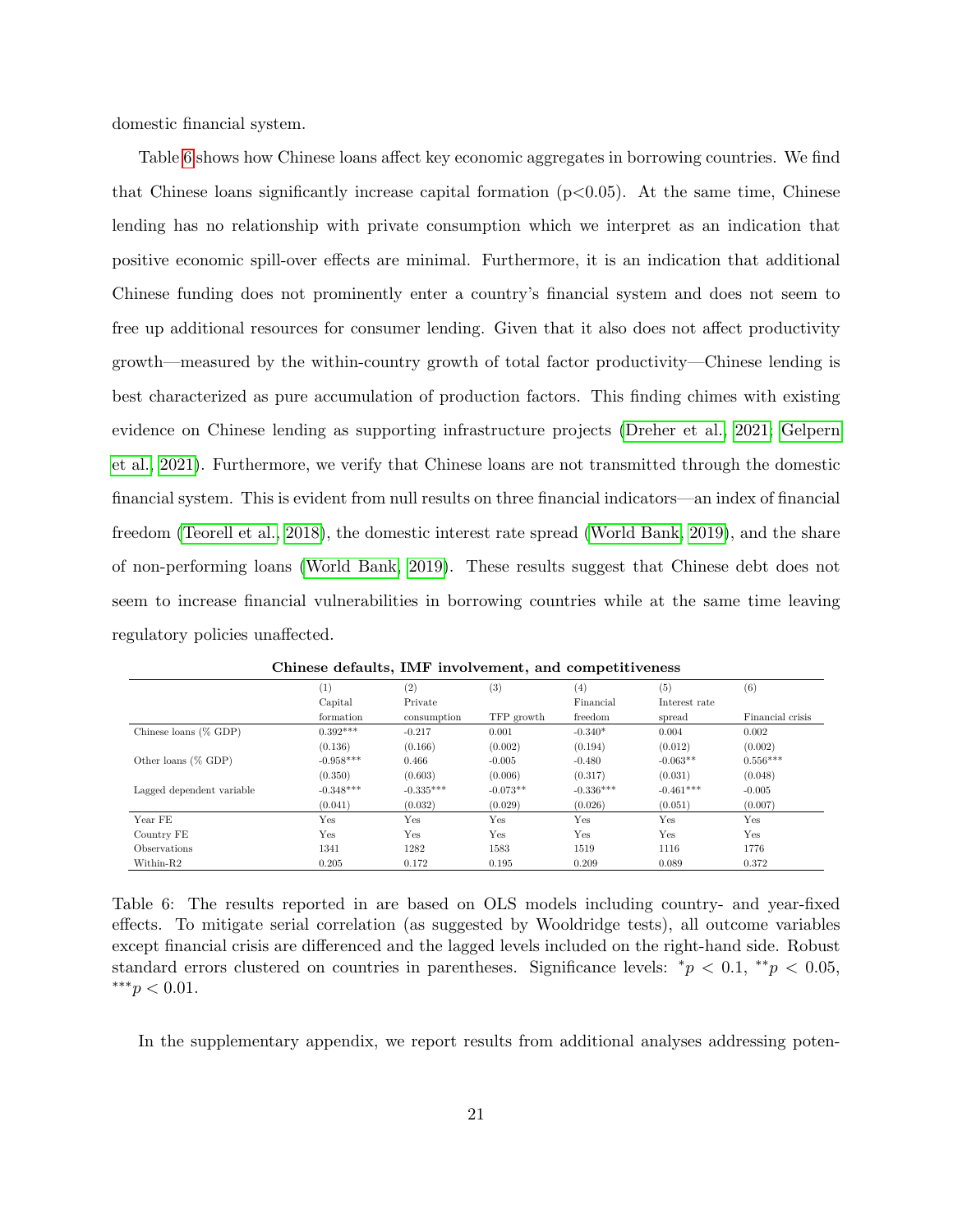tial endogeneity of Chinese loans. Following recent advances in International Political Economy literature, we use the interaction between Chinese dollar reserves and the probability of a country of getting a Chinese loan to predict the amount of Chinese lending [\(Lang, 2021;](#page-27-12) [Stubbs et al.,](#page-29-6) [2020;](#page-29-6) [Nunn and Qian, 2014\)](#page-28-12). The intuition is that when China is more liquid—as proxied by its total dollar reserves—any country should be more likely to obtain fresh Chinese credit, specifically if it is a regular borrower. The exclusion restriction would be violated only if omitted variables driving this endogeneity were to affect economic outcomes in regular borrowers differently than in non-regular borrowers [\(Lang, 2021\)](#page-27-12). Using this instrument, we continue to find a positive effect of Chinese loans on capital formation but no effect on any other outcome (Table A11).

While the economic effects of Chinese lending are limited, its political effects may be significant. Where countries hold IMF debt, a sovereign debt crisis would require them to undergo painful internal adjustment to restore their balance of payments and to repay IMF loans [\(Reinsberg, Kern](#page-28-13) and Rau-Göhring, 2020). Where they have Chinese debt, however, repayment does not have to be in hard currency, but may involve natural resources and political favors [\(Sundquist, 2021\)](#page-29-1). For country authorities, handing over the collateral may inflict even greater disutility than undergoing adjustment reforms, given that the latter can be distributed widely across the population whereas the former directly threatens the long-term flow of rents into the pockets of country elites. Where Chinese creditors succeed to monetize the collateral, we should thus observe more riots (to the extent that regimes allow them to occur in principle). In contrast, where countries benefit from the Fund as 'white knight', they can mitigate the adverse political effects of any default on Chinese debt. To substantiate the existence of such a mechanism, we are using the (change in the) number of protests as outcome variable [\(Salehyan et al., 2021\)](#page-28-14), as a function of Chinese debt defaults with IMF involvement and without IMF involvement. We report the results in Table [7](#page-22-0)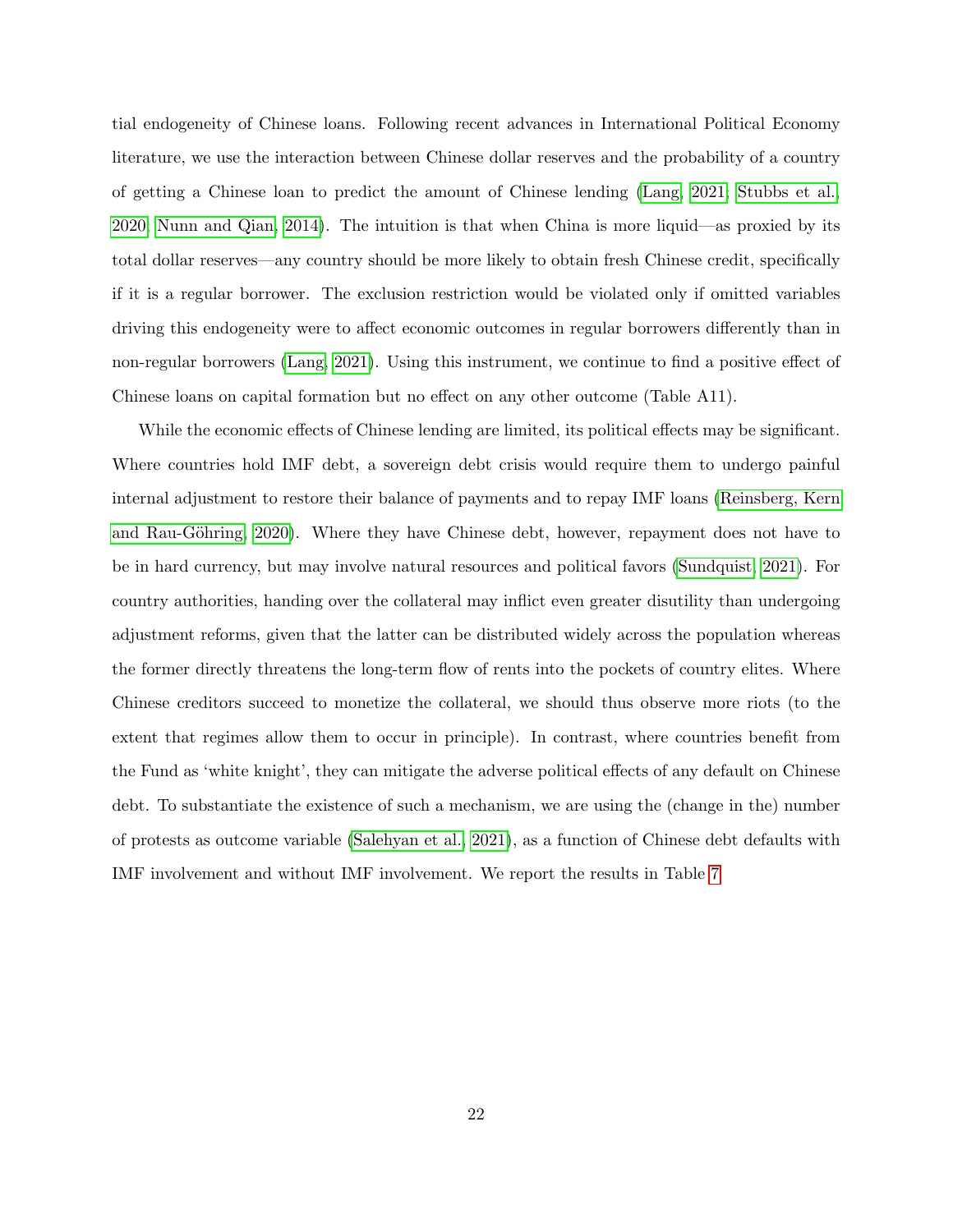|                                          | $\left(1\right)$ |         | $\left( 2\right)$ |         |
|------------------------------------------|------------------|---------|-------------------|---------|
| SCAD protests                            |                  |         |                   |         |
| Chinese loan default without IMF program | $0.460**$        | (0.191) | $0.528**$         | (0.226) |
| Chinese loan default with IMF program    | 0.022            | (0.149) | 0.050             | (0.165) |
| Lagged dependent variable                | $-0.595***$      | (0.089) | $-0.631***$       | (0.081) |
| Population                               |                  |         | $1.899**$         | (0.857) |
| GDP growth                               |                  |         | 0.240             | (0.469) |
| Services (% GDP)                         |                  |         | $-0.006$          | (0.010) |
| Financial globalization                  |                  |         | $-0.008$          | (0.005) |
| UNGA vote distance                       |                  |         | $-0.012$          | (0.067) |
| Year FE                                  | Yes              |         | Yes               |         |
| Country FE                               | Yes              |         | Yes               |         |
| Observations                             | 503              |         | 488               |         |
| Within-R2                                | 0.347            |         | 0.367             |         |

Chinese defaults, IMF involvement, and protests in democratic countries.

<span id="page-22-0"></span> in [Salehyan et al.](#page-28-14) [\(2021\)](#page-28-14). Robust standard errors clustered on countries in parentheses. Significance Table 7: The results reported in Column (1) and (2) are based on OLS models including countryand year-fixed effects. SCAD protests refers to the (change in the) number of protests as reported levels:  ${}^*p < 0.1, {}^{**}p < 0.05, {}^{***}p < 0.01.$ 

We find that Chinese foreclosure leads to more protests where countries have no access to the IMF safety net, but not when they default on Chinese debt with access to an IMF program. Substantively, the number of protests increases by 58.4% (95%-CI: 30.9%-91.7%) in the short run in the former case, while being unaffected in the latter.<sup>[24](#page-22-1)</sup>

### 5 Conclusion

Despite a recent surge of literature on analyzing the different aspects of enhanced Chinese lending to developing and emerging market economies, comparably little is known about how increased exposure to Chinese debt shapes IMF program design. Even less is known about what it takes for borrowers of Chinese loans to return to the bargaining table with the Fund? We hypothesize that—contrary to conventional wisdom—a default on Chinese loan obligations is not sufficient to seek bailout funding from the IMF. Similar to a collateralized lending scheme, almost the entire universe of Chinese loans is tied into projects whereas revenues from these are used to pay-off loans [\(Gelpern et al., 2021\)](#page-26-0). Although China has proven to be a patient lender, our results show that

<span id="page-22-1"></span><sup>&</sup>lt;sup>24</sup>Note that we have restricted the analysis to democratic countries—with a polity score of at least three—given that protests are likely suppressed in non-democratic countries. Our specification of an error-correction model implies that the long-run effect on protest may be higher.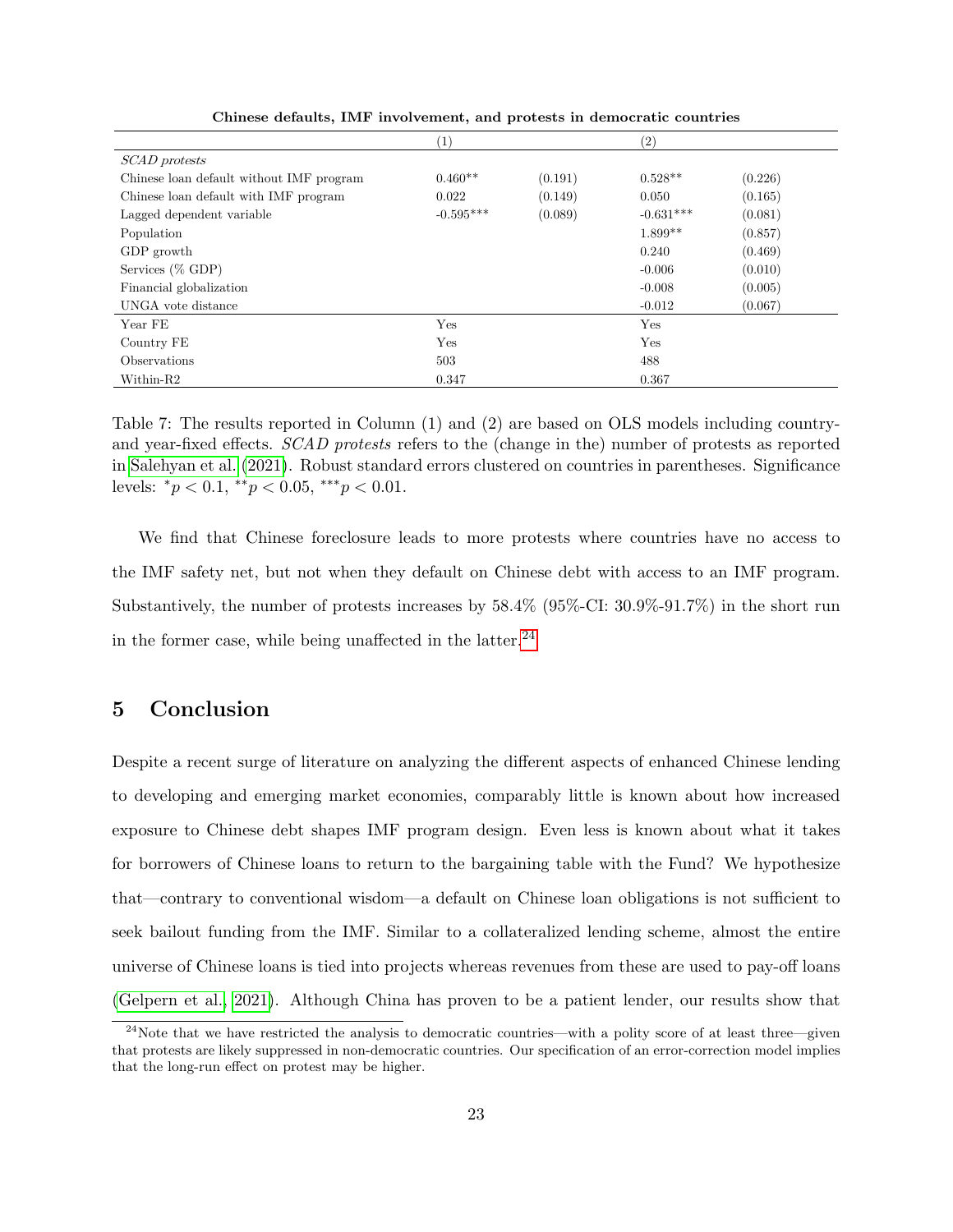if a default on Chinese loans coincides with an adverse shock event—effectively pushing Chinese investment projects underwater and eroding the collateral value of the investment—countries will come running to the IMF. In these situations, we believe that governments are willing to accept a 'whatever-it-takes' to be rescued to limit the adverse political repercussions and avert an outfall with Beijing.

To test these claims, we rely on a panel dataset of up to 162 countries in 2000-2018. We show that IMF programs only happen after defaults on non-Chinese but not after default on Chinese debt. Our results indicate that defaults on Chinese debt trigger IMF programs only when a country experiences a severe adverse shock. To rule out competing mechanisms, we perform a series of robustness checks. For example, we find no evidence of Chinese loans themselves being the source of financial instability that would trigger IMF lending. Furthermore, our results are robust to using instrumental variables that seek to account for potentially endogenous Chinese lending and borrower defaults on Chinese loans. Our findings also underscores the importance of an IMF rescue in reducing the likelihood of popular revolts around Chinese loan defaults. This is consistent with our expectation that the IMF's involvement fulfills a political role—as a blame-shifting device to take Beijing out of the line—rather than a financial role. We complement existing research on the role of Chinese lending substituting the need for an IMF program. Our findings indicate that the initial 'shunning' of the Fund is short-lived as countries—crushing under Chinese debt—eventually return. Concentrating on Chinese lending, we open the pathway for future research on the role of non-traditional lenders and its implications for IMF program design.

From a policy perspective, a recent op-ed in the New York Times asked "Is China the World's Loan Shark?"[25](#page-23-0) Although China's motives might be of a geopolitical nature, our findings do not align well with the notion of China being a rogue lender. China has been filling in loopholes that international investors have left open for years and to the day provides concessions when a country cannot service its debt obligations. It is the lack of safeguards reflecting Beijing's appetite for economic and political expansion that allowed governments pile up so much debt so they see their budgets steering off an insurmountable fiscal cliff today. And, it is these countries that

<span id="page-23-0"></span><sup>25</sup>[''](https://www.nytimes.com/2019/04/26/opinion/china-belt-road-initiative.html)Is China the Worlds Loan Shark?" The New York Times, April 26, 2019.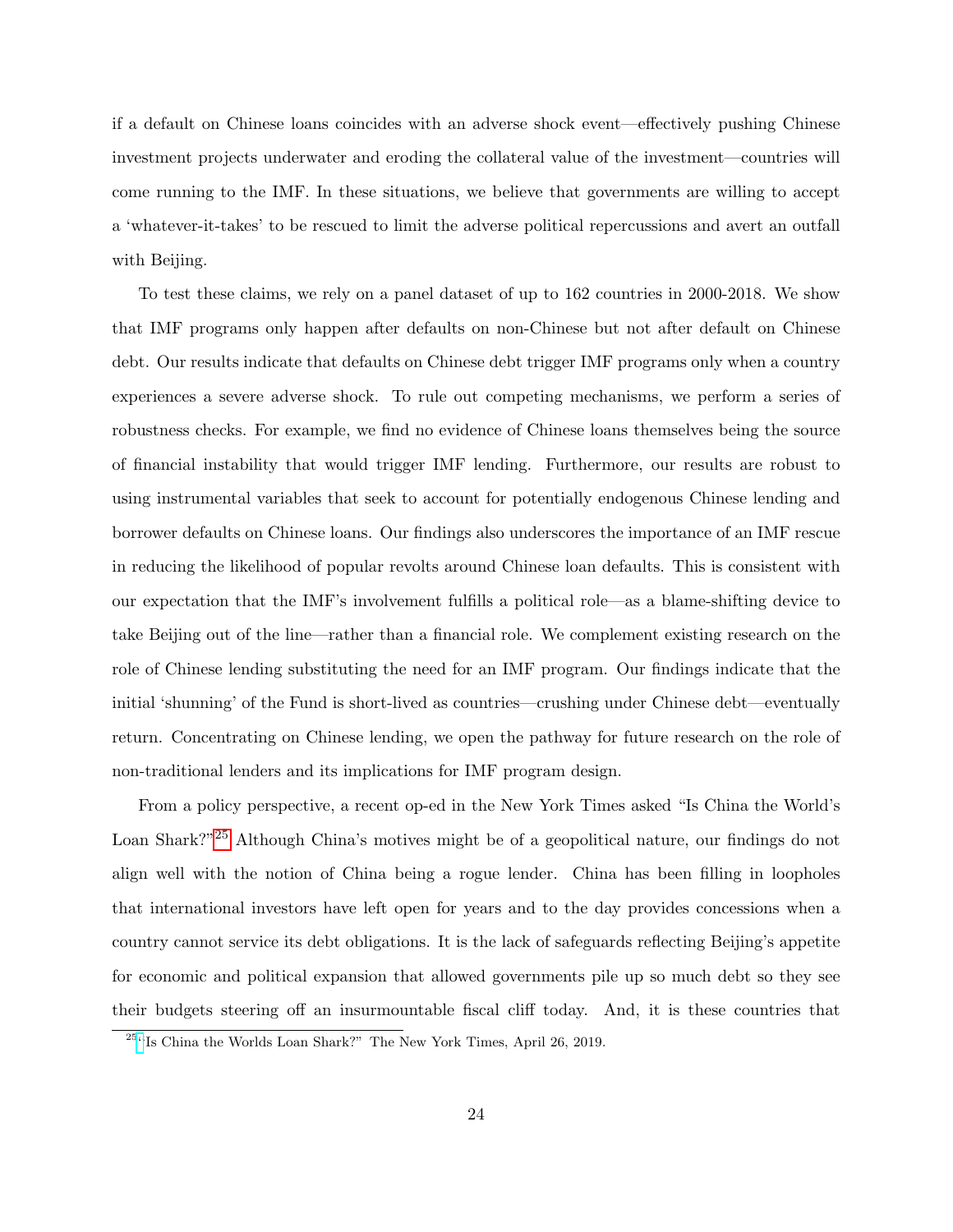enlist in record numbers on the client list of the Fund. Although existing research emphasizes the lack of transparency in Chinese lending and development assistance, we believe that the rapid rollout of financial innovations—such as e-payment systems [\(Dziwok, 2021\)](#page-26-13), Panda bonds [\(Liang,](#page-28-15) [2020\)](#page-28-15), RMB swaps [\(McDowell, 2019\)](#page-28-6) and endless possibilities to hide behind an entire network of offshore financial firms [\(Sharman, 2017\)](#page-29-14)—hide the true size of borrowing countries' financial exposure towards Beijing. Insofar, current financial distress in developing countries underscores the urgency to design and deploy targeted governance reform measures that go beyond program safeguards and loan conditions fostering debt transparency. Whereas international commentators are calling for greater transparency in Chinese loan dealings [\(Zajontz, 2021;](#page-30-0) [Gelpern et al., 2021\)](#page-26-0), existing regulatory loopholes and investor's ability to hide behind a network of offshore corporations, allows them to reap the benefits of investing in high-risk countries and benefit from generous IMF bailouts while socializing the costs of their dealings. Against this background, our research findings are a call for greater international collaboration and cooperation with the aim to enhance transparency and close regulatory loopholes, independent of where the money is coming from.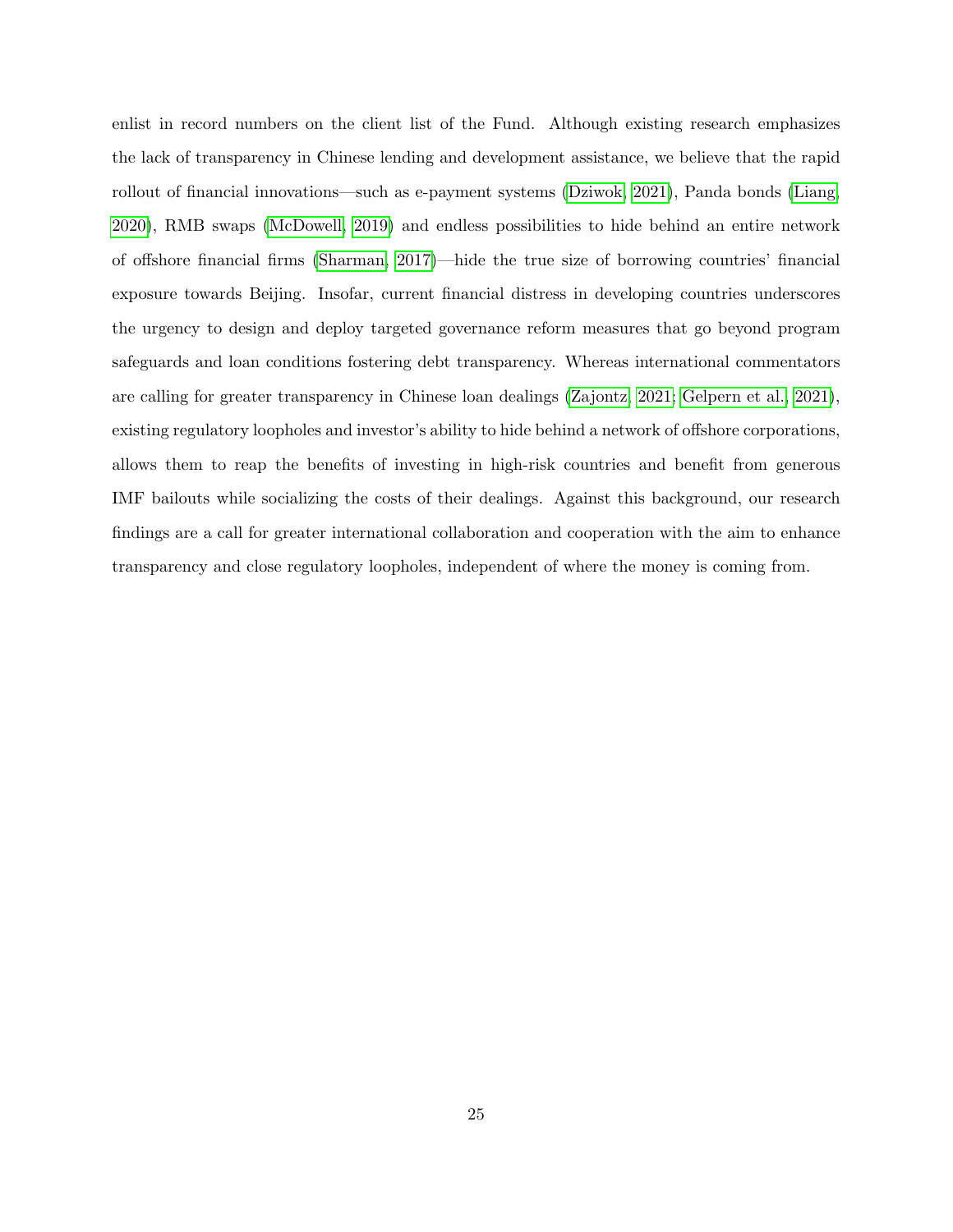## References

- <span id="page-25-11"></span>Aklin, Michaël and Andreas Kern. 2019. "Moral Hazard and Financial Crises: Evidence from American Troop Deployments." International Studies Quarterly 63(1):15–29.
- <span id="page-25-12"></span>Albarran, Pedro, Raquel Carrasco and Jesus M. Carro. 2019. "Estimation of Dynamic Nonlinear Random Effects Models with Unbalanced Panels." Oxford Bulletin of Economics and Statistics 81(6):1424–1441.
- <span id="page-25-1"></span>Arias, Eric, Layna Mosley and Peter Rosendorff. 2020. "Financial Statecraft: Government Choice of Debt Instruments." unpublished working paper.
- <span id="page-25-7"></span>Balding, Christopher. 2018. "Why Democracies are Turning Against Belt and Road." Foreign Affairs 24.
- <span id="page-25-4"></span>Ballard-Rosa, Cameron, Layna Mosley and Rachel W. Wellhausen. 2019. "Contingent Advantage? Sovereign Borrowing, Democratic Institutions, and Global Capital Cycles." forthcoming British Journal of Political Science.
- <span id="page-25-6"></span>Bandiera, Luca and Vasileios Tsiropoulos. 2020. "A Framework to Assess Debt Sustainability under the Belt and Road Initiative." Journal of Development Economics 146:102495.
- <span id="page-25-10"></span>Barro, Robert J and Jong-Wha Lee. 2005. "IMF Programs: Who is Chosen and What are the Effects?" Journal of Monetary Economics 52(7):1245–1269.
- <span id="page-25-13"></span>Beck, Nathaniel and Jonathan N. Katz. 2011. "Modeling Dynamics in Time-Series–Cross-Section Political Economy Data." Annual Review of Political Science 14:331–352.
- <span id="page-25-9"></span>Beers, David, Elliot Jones, and John Walsh. 2021. "BoC-BoE Sovereign Default Database: What's New in 2020?" Bank of England Database.
	- URL: https://www.bankofengland.co.uk/-/media/boe/files/statistics/research-datasets/whatsnew-in-2020.pdf
- <span id="page-25-2"></span>Bluhm, Richard, Axel Dreher, Andreas Fuchs, Bradley Parks, Austin Strange and Michael J. Tierney. 2018. "Connective Financing: Chinese Infrastructure Projects and the Diffusion of Economic Activity in Developing Countries." AidData Working Paper No. 64. URL: https://papers.ssrn.com/sol3/papers.cfm?abstract id=3262101
- <span id="page-25-8"></span>Bon, Gatien and Gong Cheng. 2020. "Chinas overseas Sovereign debt relief actions: What insights do recent cases provide?" EconomiX Working Papers No. 22. URL: https://EconPapers.repec.org/RePEc:drm:wpaper:2020-22
- <span id="page-25-3"></span>Brautigam, Deborah, Yufan Huang and Kevin Acker. 2020. "Risky Business: New Data on Chinese Loans and Africas Debt Problem.".
- <span id="page-25-0"></span>Broz, J Lawrence, Zhiwen Zhang and Gaoyang Wang. 2020. "Explaining Foreign Support for China's Global Economic Leadership." International Organization 74(3):417–452.
- <span id="page-25-5"></span>Bunte, Jonas B. 2019. Raise the Debt: How Developing Countries Choose their Creditors. Oxford University Press.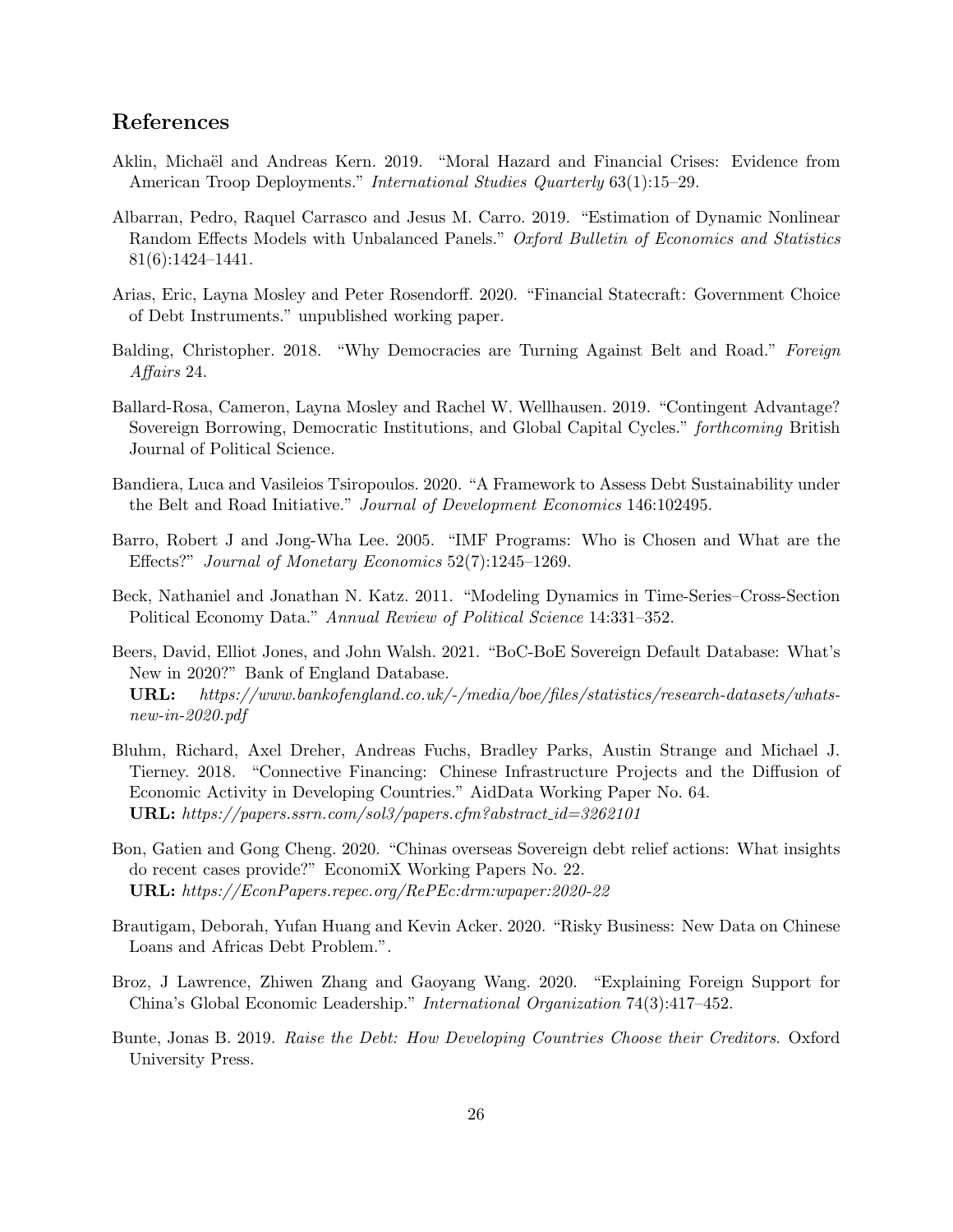- <span id="page-26-1"></span>Copelovitch, Mark S. 2010a. The International Monetary Fund in the Global Economy: Banks, Bonds, and Bailouts. Cambridge University Press.
- <span id="page-26-8"></span>Copelovitch, Mark S. 2010b. "Master or Servant? Common Agency and the Political Economy of IMF Lending." International Studies Quarterly 54(1):49–77.
- <span id="page-26-6"></span>CRED. 2020. "Emergency Events Database (EM–DAT)." Centre for Research on the Epidemiology of Disasters.
- <span id="page-26-11"></span>De Boef, Suzanna and Luke Keele. 2008. "Taking Time Seriously." American Journal of Political Science 52(1):184–200.
- <span id="page-26-3"></span>Dollar, David. 2019. "Understanding China's Belt and Road Infrastructure Projects in Africa." Brookings Institution Working Paper.
- <span id="page-26-5"></span>Dreher, Axel, Andreas Fuchs, Bradley Parks, Austin Strange and Michael J Tierney. 2021. "Aid, China, and Growth: Evidence from a New Global Development Finance Dataset." American Economic Journal: Economic Policy 13(2):135–74.
- <span id="page-26-9"></span>Dreher, Axel, Jan-Egbert Sturm and James Raymond Vreeland. 2009. "Development aid and international politics: Does membership on the UN Security Council influence World Bank decisions?" Journal of Development Economics 88(1):1–18.
- <span id="page-26-2"></span>Dreher, Axel, Jan-Egbert Sturm and James Raymond Vreeland. 2015. "Politics and IMF Conditionality." Journal of Conflict Resolution 59(1):120–148.
- <span id="page-26-13"></span>Dziwok, Ewa. 2021. Digital Currencies and Payment Systems: Chinese Way into Internationalization of the Renminbi. In The Palgrave Handbook of FinTech and Blockchain. Springer pp. 431–444.
- <span id="page-26-4"></span>Gallagher, Kevin P and Amos Irwin. 2014. "Exporting National Champions: China's Outward Foreign Direct Investment Finance in Comparative Perspective." China & World Economy  $22(6)$ :1– 21.
- <span id="page-26-0"></span>Gelpern, Anna, Sebastian Horn, Scott Morris, Brad Parks and Christoph Trebesch. 2021. "How China Lends – A Rare Look into 100 Debt Contracts with Foreign Governments." PIIE Working Paper No. 21–7.

URL: https://papers.ssrn.com/sol3/papers.cfm?abstract id=3840991

- <span id="page-26-12"></span>Grant, Taylor and Matthew J. Lebo. 2016. "Error Correction Methods with Political Time Series." Political Analysis 24(1):3–30.
- <span id="page-26-10"></span>Greene, William. 2002. "The Bias of the Fixed Effects Estimator in Nonlinear Models." NYU Working Paper No. EC-02-05. URL: https://ssrn.com/abstract=1292651
- <span id="page-26-7"></span>Gygli, Savina, Florian Haelg, Niklas Potrafke and Jan-Egbert Sturm. 2018. "The KOF Globalisation Index – Revisited." The Review of International Organizations pp. 1–32.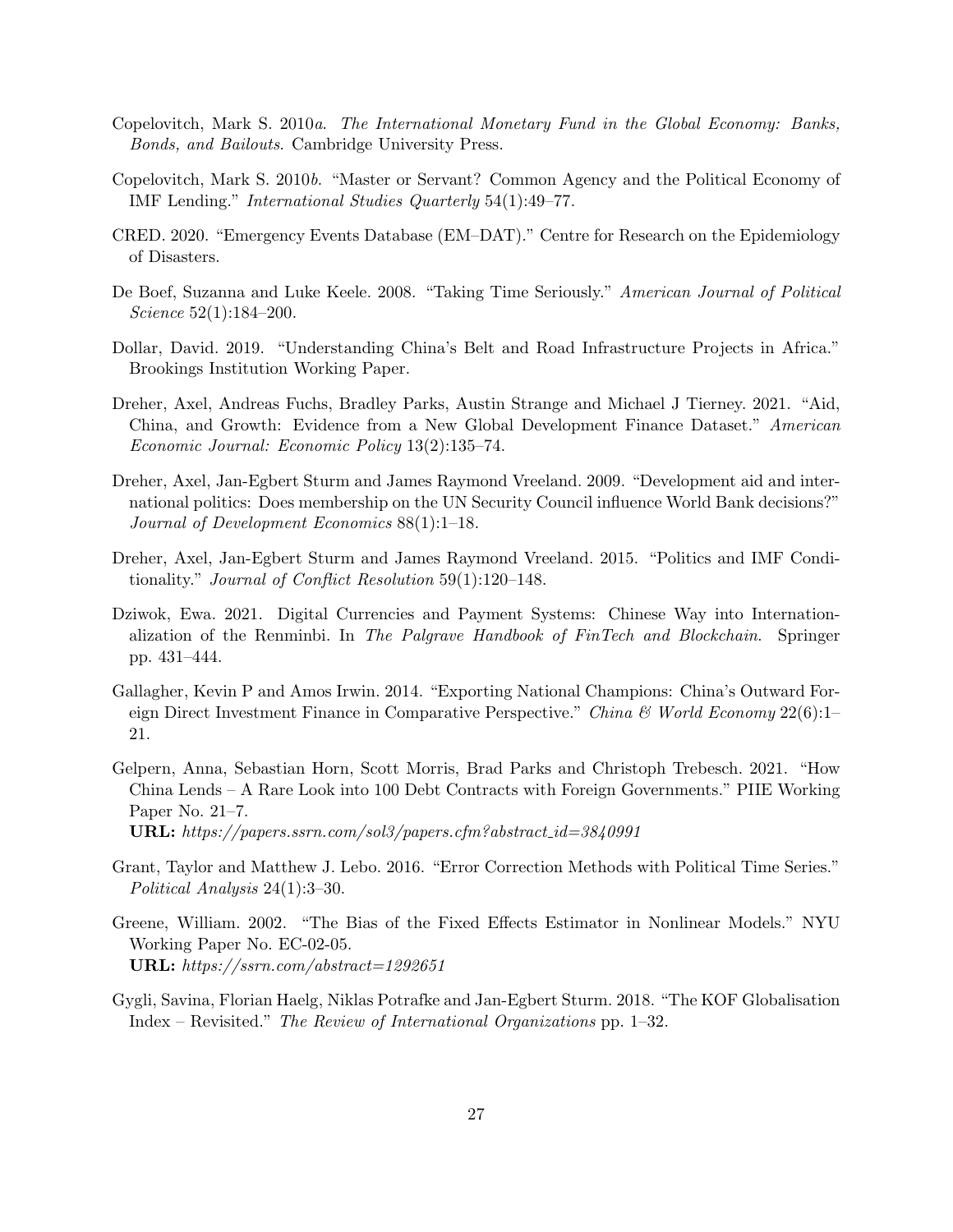- <span id="page-27-3"></span>Herrera-Vinelli, Lorena and Mateo Bonilla. 2019. "Ecuador-China Relations: The Growing Effect of Chinese Investment on Ecuadorian Domestic Politics, 2007–2016." Journal of Chinese Political Science 24(4):623–641.
- <span id="page-27-13"></span>Honaker, James, Gary King and Matthew Blackwell. 2011. "Amelia II: A Program for Missing Data." *Journal of Statistical Software* 45(1):1–47.
- <span id="page-27-0"></span>Horn, Sebastian, Carmen Reinhart and Christoph Trebesch. 2020. "How much Money Does the World Owe China?" Harvard Business Review 26.
- <span id="page-27-6"></span>Iacoella, Francesco, Bruno Martorano, Laura Metzger and Marco Sanfilippo. 2021. "Chinese Official Finance and Political Participation in Africa." European Economic Review 136:103741.
- <span id="page-27-10"></span>ICTD. 2021. "Government Revenue Dataset." International Centre for Tax and Development. URL: https://www.ictd.ac/dataset/
- <span id="page-27-5"></span>Isaksson, Ann-Sofie and Andreas Kotsadam. 2018. "Racing to the Bottom? Chinese Development Projects and Trade Union Involvement In Africa." World Development 106:284–298.
- <span id="page-27-8"></span>Josselin, Daphné. 2009. "Regime Interplay in Public-Private Governance: Taking Stock of The Relationship Between the Paris Club and Private Creditors between 1982 and 2005." Global Governance 15:521.
- <span id="page-27-1"></span>Kaaresvirta, Juuso and Helinä Laakkonen. 2021. "China as an International Creditor." BOFIT Policy Brief No. 5. URL: https://helda.helsinki.fi/bof/bitstream/handle/123456789/17921/bpb0521\_korjattu.pdf?sequence=1
- <span id="page-27-9"></span>Kentikelenis, Alexander E., Thomas H. Stubbs and Lawrence P. King. 2016. "IMF Conditionality and Development Policy Space, 1985–2014." Review of International Political Economy 23(4):543–582.
- <span id="page-27-2"></span>Kern, Andreas, Bernhard Reinsberg and Matthias Rau-Göhring. 2019. "IMF Conditionality and Central Bank Independence." European Journal of Political Economy 59:212–229.
- <span id="page-27-4"></span>Kern, Andreas and Puspa Amri. 2021. "Political Credit Cycles." Economics & Politics 33(1):76-108.
- <span id="page-27-7"></span>Kratz, Agatha, Allen Feng and Logan Wright. 2019. "New Data on the Debt Trap Question." Rhodium Group Note. URL: https://rhg.com/research/new-data-on-the-debt-trap-question/
- <span id="page-27-11"></span>Laeven, Luc and Fabián Valencia. 2013. "Systemic Banking Crises Database." IMF Economic Review 61:225 – 270.
- <span id="page-27-14"></span>Lall, Ranjit. 2016. "How Multiple Imputation Makes a Difference." Political Analysis 24(4):414– 433.
- <span id="page-27-12"></span>Lang, Valentin. 2021. "The Economics of the Democratic Deficit: The Effect of IMF Programs on Inequality." The Review of International Organizations 16(3):599–623.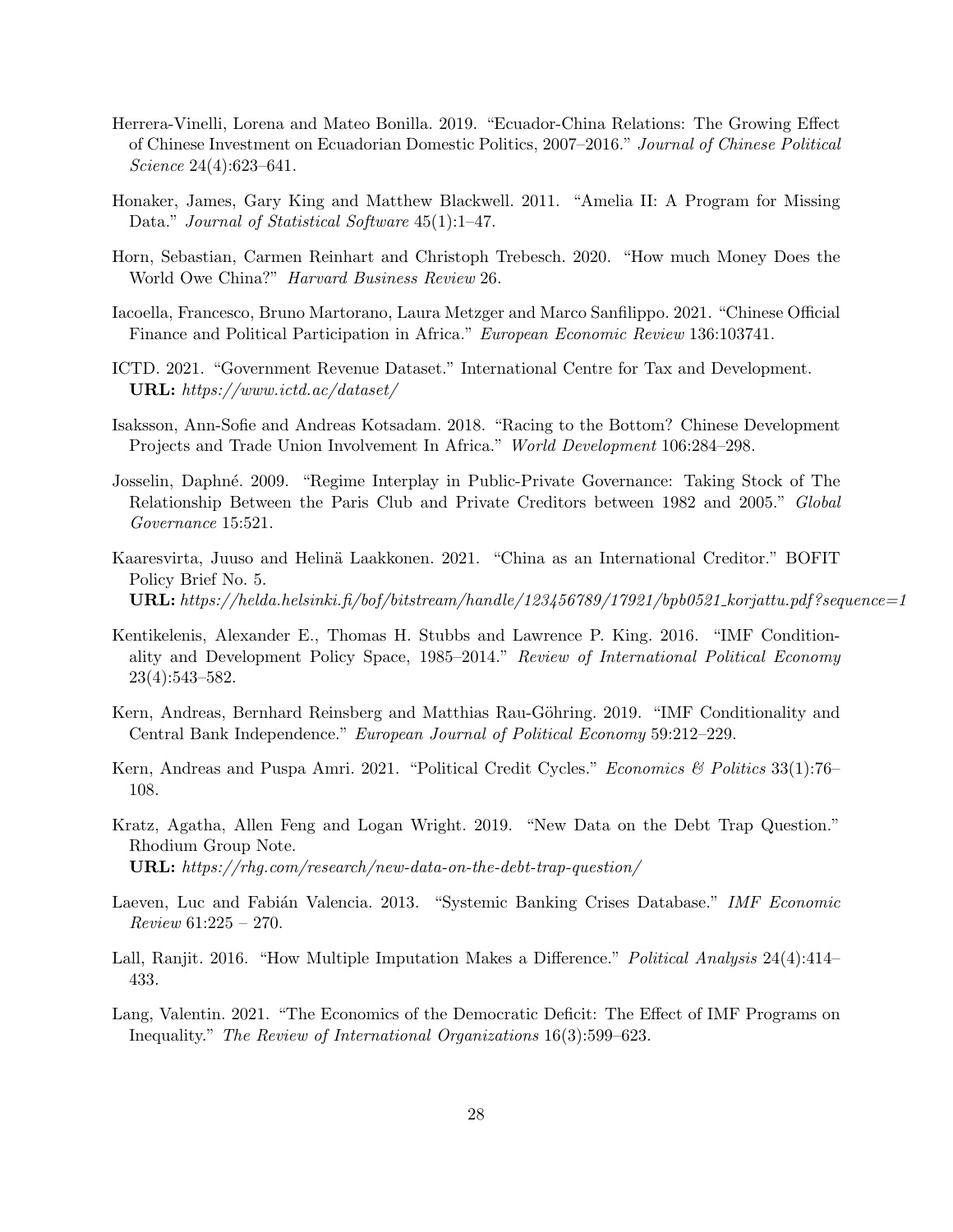- <span id="page-28-15"></span>Liang, Yan. 2020. "RMB Internationalization and Financing Belt-Road Initiative: An MMT Perspective." The Chinese Economy 53(4):317-328.
- <span id="page-28-3"></span>McDowell, Daniel. 2016. Brother, Can You Spare a Billion?: The United States, the IMF, and the International Lender of Last Resort. New York: Oxford University Press.
- <span id="page-28-6"></span>McDowell, Daniel. 2019. "Emergent International Liquidity Agreements: Central Bank Cooperation after the Global Financial Crisis." Journal of International Relations and Development 22(2):441– 467.
- <span id="page-28-7"></span>Mihalyi, David. 2020. "The World Bank International Debt Statistics." Replication Data. URL: https://github.com/davidmihalyi/wb-ids-lenders
- <span id="page-28-10"></span>Moser, Christoph and Jan-Egbert Sturm. 2011. "Explaining IMF lending decisions after the Cold War." The Review of International Organizations 6(3-4):307–340.
- <span id="page-28-5"></span>Niczyporuk, Hanna and Johannes Urpelainen. 2021. "Taking a Gamble: Chinese Overseas Energy Finance and Country Risk." Journal of Cleaner Production 281:124993.
- <span id="page-28-11"></span>Nooruddin, Irfan. 2010. Coalition Politics and Economic Development: Credibility and the Strength of Weak Governments. Cambridge University Press.
- <span id="page-28-12"></span>Nunn, Nathan and Nancy Qian. 2014. "US Food Aid and Civil Conflict." American Economic Review 104(6):1630–66.
- <span id="page-28-2"></span>Ofstad, Arve and Elling Tjonneland. 2019. "Zambias Looming Debt Crisis Is China to Blame?" CMI Insight No. 1.
- <span id="page-28-9"></span>Powell, Jonathan M and Clayton L Thyne. 2011. "Global Instances of Coups from 1950 to 2010: A New Dataset." Journal of Peace Research 48(2):249–259.
- <span id="page-28-1"></span>Qian, Jing, James Raymond Vreeland, Zetao Wu and Jianzhi Zhao. 2021. "Compete or Complement? How the World Bank Responds to the Establishment of the AIIB." Working Paper presented at PEIO 2021.
- <span id="page-28-0"></span>Reinhart, Carmen M. and Kenneth S. Rogoff. 2009. This Time is Different: Eight Centuries of Financial Folly. Princeton, NJ: Princeton University Press.
- <span id="page-28-13"></span>Reinsberg, Bernhard, Andreas Kern and Matthias Rau-Göhring. 2020. "The Political Economy of IMF Conditionality and Central Bank Independence." European Journal of Political Economy p. 101987.
- <span id="page-28-4"></span>Rolland, Nadége. 2020. "An Emerging China-Centric Order – Chinas Vision for a New World Order in Practice." NBR Special Report No. 87. URL: https://www.nbr.org/wp-content/uploads/pdfs/publications/sr87 aug2020.pdf
- <span id="page-28-14"></span>Salehyan, Idean, Cullen S. Hendrix, Jesse Hamner, Christina Case, Christopher Linebarger, Emily Stull and Jennifer Williams. 2021. "Social Conflict in Africa: A New Database." International Interactions 38(4):503–511.
- <span id="page-28-8"></span>Sarkees, Meredith Reid and Frank Wayman. 2010. Resort to War: 1816 - 2007. CQ Press.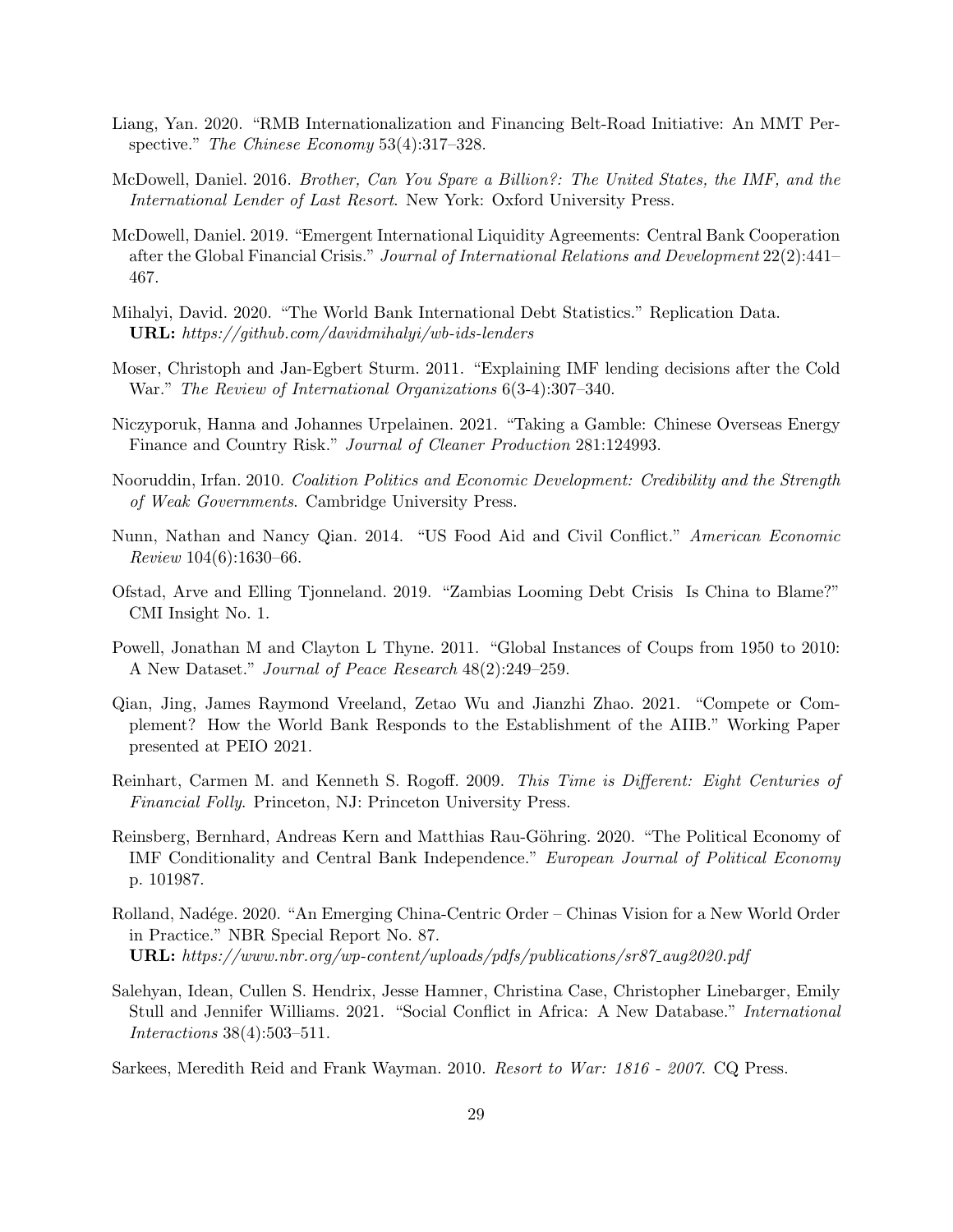- <span id="page-29-14"></span>Sharman, Jason C. 2017. "Illicit Global Wealth Chains after the Financial Crisis: Micro-states and an Unusual Suspect." Review of International Political Economy 24(1):30–55.
- <span id="page-29-2"></span>Singh, Ajit. 2020. "The Myth of 'Debt-Trap Diplomacy and Realities of Chinese Development Finance." Third World Quarterly 42(2):239–253.
- <span id="page-29-12"></span>Skrondal, Anders and Sophia Rabe-Hesketh. 2014. "Handling Initial Conditions and Endogenous Covariates in Dynamic/Transition Models for Binary Data with Unobserved Heterogeneity." Journal of the Royal Statistical Society: Series C: Applied Statistics pp. 211–237.
- <span id="page-29-5"></span>Steinwand, Martin C. and Randall W. Stone. 2008. "The International Monetary Fund: A Review of the Recent Evidence." Review of International Organizations 3(2):123–149.
- <span id="page-29-7"></span>Stone, Randall W. 2004. "The Political Economy of IMF Lending in Africa." American Political Science Review 98(04):577–591.
- <span id="page-29-10"></span>Stone, Randall W, Yu Wang and Shu Yu. 2021. "Chinese Power and the State-Owned Enterprise." International Organization pp. 1–22.
- <span id="page-29-0"></span>Stubbs, Thomas, Bernhard Reinsberg, Alexander Kentikelenis and Lawrence King. 2018. "How to Evaluate the Effects of IMF Conditionality." The Review of International Organizations pp. 1–45.
- <span id="page-29-6"></span>Stubbs, Thomas, Bernhard Reinsberg, Alexander Kentikelenis and Lawrence King. 2020. "How to Evaluate the Effects of IMF Conditionality." The Review of International Organizations 15(1):29– 73.
- <span id="page-29-1"></span>Sundquist, James. 2021. "Bailouts From Beijing – How China Functions as an Alternative to the IMF." Global Development Policy Center Working Paper. URL: https://www.bu.edu/gdp/files/2021/03/GCI WP 015 Sundquist Mar.pdf
- <span id="page-29-13"></span>Teorell, Jan, Stefan Dahlberg, Sren Holmberg, Bo Rothstein, Natalia Alvarado Pachon and Richard Svensson. 2018. "The Quality of Government Standard Dataset." Version Jan 2020. URL: http://www.qog.pol.gu.se doi:10.18157/QoGStdJan18
- <span id="page-29-4"></span>Thornton, Susan A. 2020. "China in Central Asia: Is China Winning the New Great Game?" Brookings Institution Working Paper.
- <span id="page-29-8"></span>Usman, Zainab. 2021. "What Do We Know About Chinese Lending in Africa?" Carnegie Endowment for International Peace Article. URL: https://carnegieendowment.org/2021/06/02/what-do-we-know-about-chinese-lending-inafrica-pub-84648
- <span id="page-29-11"></span>Vreeland, James Raymond. 2003. "Why do Governments and the IMF Enter into Agreements? Statistically Selected Cases." International Political Science Review 24(3):321–343.
- <span id="page-29-3"></span>Vreeland, James Raymond. 2006. The International Monetary Fund (IMF): Politics of Conditional Lending. Routledge.
- <span id="page-29-9"></span>Wang, Jue. 2018. "China-IMF Collaboration: Toward the Leadership in Global Monetary Governance." Chinese Political Science Review 3(1):62–80.